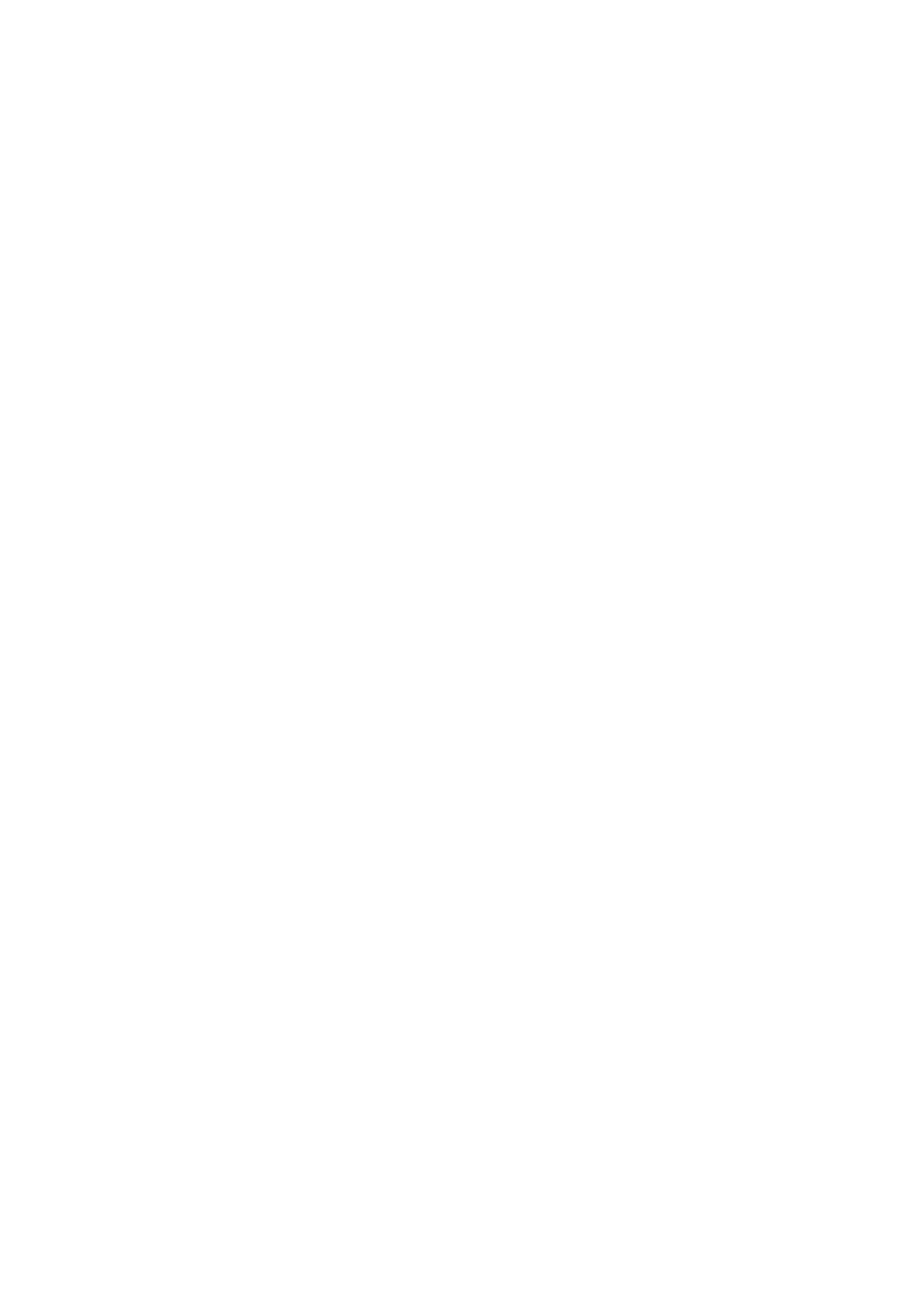## **I. Introduction**

- **1.** At its 101st Session in June 2012, the International Labour Conference (ILC) adopted a resolution on ILO action regarding Myanmar. This followed up on the conclusions of the 313th Session of the Governing Body in March  $2012$ ; <sup>1</sup> the Report and, in particular, the recommendations of a Mission to Myanmar undertaken by the Governing Body Officers in May 2012;  $2$  and the conclusions of the Committee on the Application of Standards at its special sitting on the application of the Forced Labour Convention 1930, (No. 29), by Myanmar.<sup>3</sup>
- **2.** This resolution, which can be found in Appendix I, effectively removed the restrictions on ILO cooperation with the Government of Myanmar that had been set by the Conference resolution of June 1999. It also suspended for 12 months the recommendation contained in paragraph 1(b) of the resolution adopted by the Conference under article 33 of the Constitution in June 2000.
- **3.** The June 2012 resolution of the Conference calls on the Governing Body to examine in November 2012 a report prepared by the Office on ILO technical cooperation priorities for Myanmar, including:
	- (a) progress made in the implementation of the Joint Strategy for the elimination of forced labour in Myanmar;
	- (b) the operation of the new labour legislation, including freedom of association; and
	- (c) the impact of foreign direct investment on decent working conditions in Myanmar.
- **4.** Technical cooperation priorities in Myanmar were to be identified in close consultation with the Government and the social partners in the country.
- **5.** This report provides an overview of the current situation in Myanmar and addresses each of the above issues.

## **II. Overview of the political developments in Myanmar**

**6.** The Myanmar Government, which took office in March 2011, continues under the leadership of President U Thein Sein to carry out a complex political, economic and social reform and transition to democracy following decades of military rule. The upper and lower houses of Parliament continue to carry out an extensive legislative programme which addresses evolving governance, budgetary and institutional framework issues. Although the parliamentary opposition is still a relatively small minority, its influence has been considerably strengthened.

 $1$  GB.313/INS/6.

<sup>2</sup> ILO: *Provisional Records* Nos 2-2 and 2-2(Add.), ILC, 101st Session, Geneva, 2012.

<sup>3</sup> ILO: *Provisional Record* No. 2-4, ILC, 101st Session, Geneva, 2012.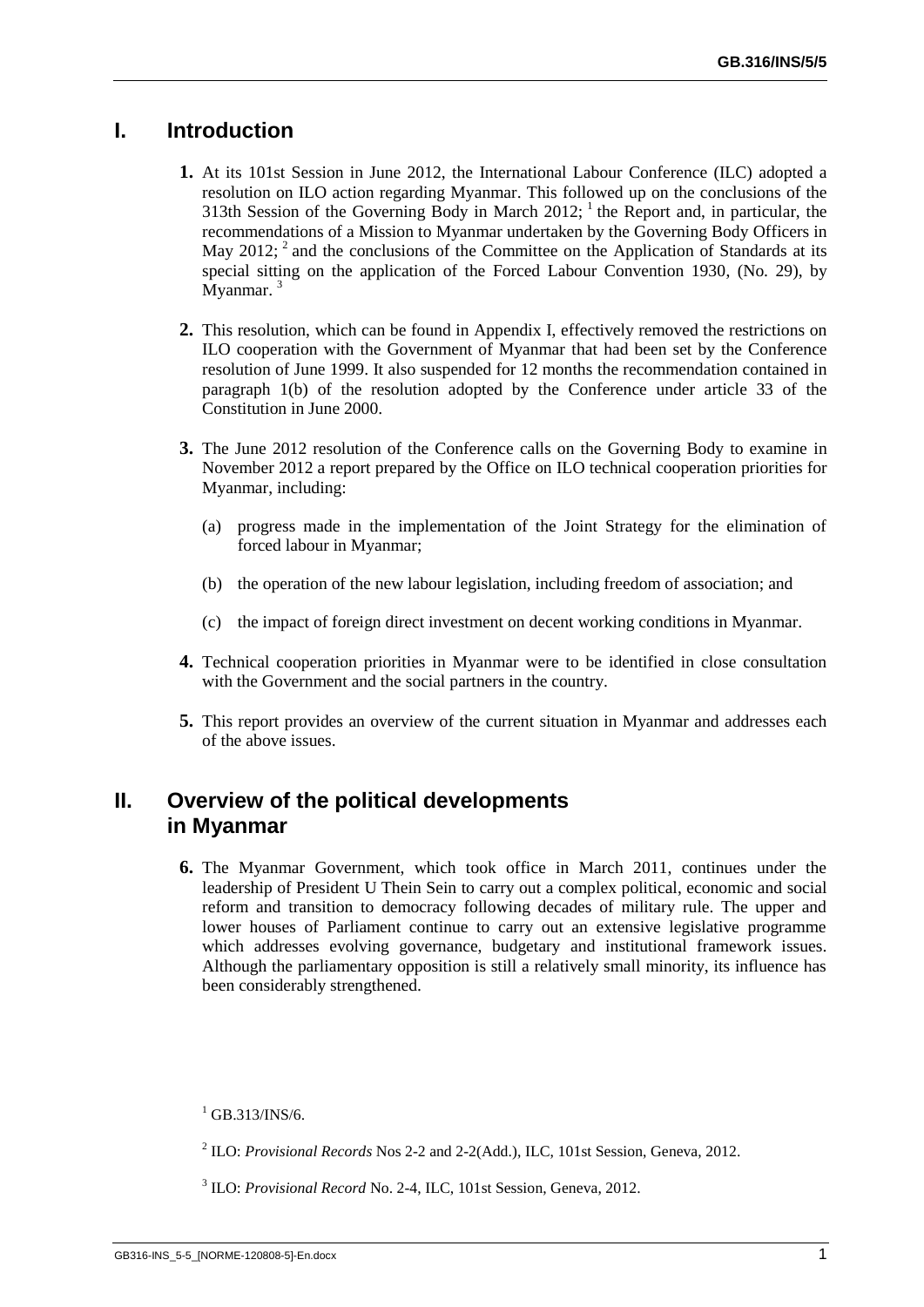- **7.** Two major policy areas the eradication of poverty and rural development have been defined by the President as the core objectives of all policy initiatives. The Government has recognized that to this end comprehensive reform across all policy areas is required, together with an emphasis on the rule of law, thus empowering people and their communities, and promoting the development of a more inclusive society.
- **8.** These extensive transition measures are complicated by the need to achieve peace between the ethnic communities of Myanmar. Since assuming office the Government has negotiated 11 ceasefire agreements with non-state armed groups. At the time of writing, these ceasefire agreements, although still fragile, were being respected. However, armed conflicts continue in the north of the country between government forces and the Kachin KIA/KIO. This has a destabilizing effect both on the ceasefire agreements elsewhere in the country and on the movement towards sustainable peace agreements offering political, economic and social solutions to long-standing differences.
- **9.** A further destabilizing factor is the serious civil unrest between the Rakhine and Rohinga populations of Arakan State, which erupted in June 2012. The Government has declared its intention to ensure that the rule of law applies and that the rights of all parties will be recognized within the framework of the law. A commission of inquiry has been established to investigate the causes of the civil unrest and to recommend a way forward.
- **10.** At the international level, major steps have been taken towards the removal of sanctions against Myanmar. The relations between the Government and the international community are moving to new levels of cooperation.
- **11.** The Government remains strongly committed to reform, but the situation remains fragile, and many complex issues need to be addressed. As is to be expected in such circumstances, contradictions persist at the levels of both the development and the implementation of change and will take time to resolve. The country is addressing many issues from a low starting point, as the capacity of both those in authority and the general public to effectively deal with reform is limited. The need for long-term international support at all levels is considerable.

## **III. Progress in the elimination of forced labour**

- **12.** The Ward or Village Tract Administration Law passed by Parliament in May 2012 makes the use of forced labour by any person a criminal offence punishable under the Penal Code. The legislation contains a definition of forced labour which is in conformity with the Forced Labour Convention, 1930 (No. 29).
- **13.** On 1 May 2012, in his message to the first May Day celebration with tripartite representation, the President committed his Government publicly to the full elimination of all forms of forced labour and to the successful implementation of freedom of association. His statement was widely distributed through all media outlets.
- **14.** On 5 July 2012, the Cabinet formally approved the action plan for the elimination of all forms of forced labour by 2015, which had been presented to the ILC in draft form in June 2012. 4

<sup>4</sup> See document C. App./D.5(Add.1), ILC, 101st Session, Geneva, 2012.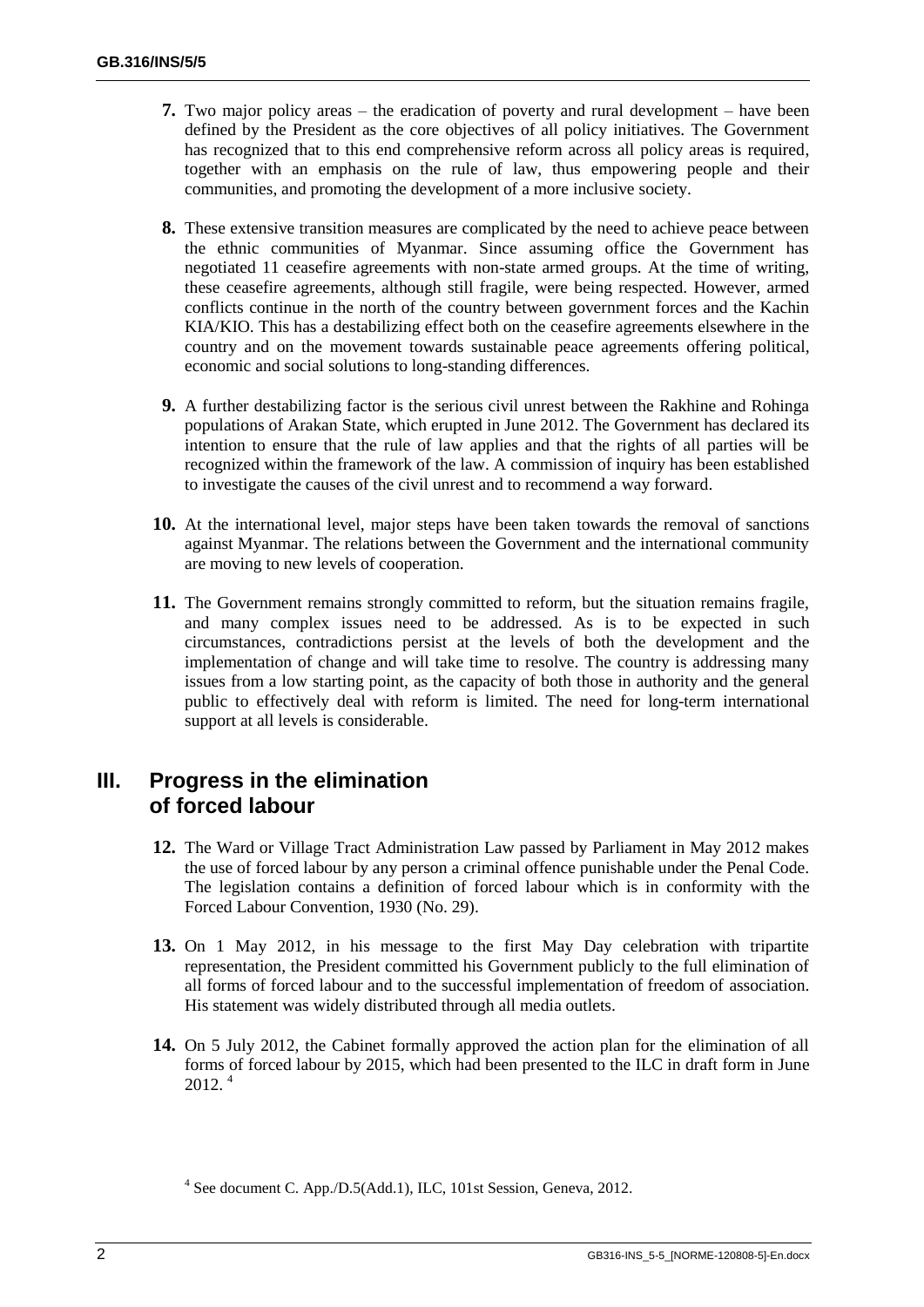- **15.** The Commander-in-Chief of the defence services has issued orders to all military personnel advising that any breach of the law against the use of forced labour, including under-age or forced recruitment, will be considered a criminal offence prosecuted under the Penal Code.
- **16.** The newly expanded Committee for the elimination of forced labour is chaired by the Minister of Labour and has the Deputy Minister of Labour, the Deputy Minister of Defence and the ILO Liaison Officer as co-secretaries. It has met on six occasions since the signing of the Memorandum of Understanding on action against forced labour in March 2012. Nine ministries and departments, notably including the military, have primary responsibility for the implementation of the action plan and the monitoring of progress.
- **17.** A technical Committee of the Working Group has been established to ensure that the commitments of the Action Plan for the elimination of forced labour are addressed in a timely manner with appropriate coordination and inter-ministry cooperation. The Committee includes the ILO programme officer in Yangon.
- **18.** Recognizing the direct link between armed conflict and the use of forced labour, the ILO is working as part of the Myanmar Peace Support Initiative (MPSI). This is a mechanism supported by the Myanmar Government and the ethnic nationality groups, which provides basic humanitarian and community rights services, through small pilot projects in areas that previously could not be accessed, to support the ceasefire and encourage the move from ceasefire agreements to comprehensive and sustainable peace agreements. The ILO's role will include rights-based training for non-state armed group liaison office personnel; the provision of technical support for small community-led labour-intensive infrastructure works with associated skills transfer; community empowerment through micro- and small business activity; and the provision of governance and coordination services to community-based organizations undertaking the various elements of pilot project activities. The ILO will play a similar role in the United Nations Country Team peace dividend programme currently under development. In this regard, two ILO/MPSI assessment missions for community consultation, needs analysis and engineering feasibility on proposed intensive labour programming were undertaken in East Bago during September 2012.
- **19.** Work on the implementation of both the ILO Action Plan on under-age military recruitment and the Joint Action Plan on children in armed conflict under Security Council Resolution 1612 (signed on 27 June 2012) has begun. Procedures for the systematic identification, verification, release and discharge of under-age recruits have been agreed and the first group of 42 under-age recruits identified under this mechanism have been discharged. The ILO has accepted to support the UNICEF-led monitoring of the identification, verification and discharge process, and to take the lead responsibility with respect to under-age recruits classified as deserters and the associated accountability process, as well as for the economic reintegration element of the rehabilitation of discharged persons back into society.
- **20.** Following attendance of a programme on investigation and prosecution of forced labour complaints at the International Training Centre of the ILO in Turin (Turin Centre), a focal group has been established as the day-to-day liaison mechanism for the management of forced labour complaints. This group consists of the Deputy ILO Liaison Officer, the Deputy Advocate General of the military, a senior police officer from the international crime/trafficking division and a staff officer from the Minister of Labour's Office. A senior representative of the Ministry of Fisheries, who has attended a further Turin Centre course on forced labour in the fishing sector, will also become a member of this group.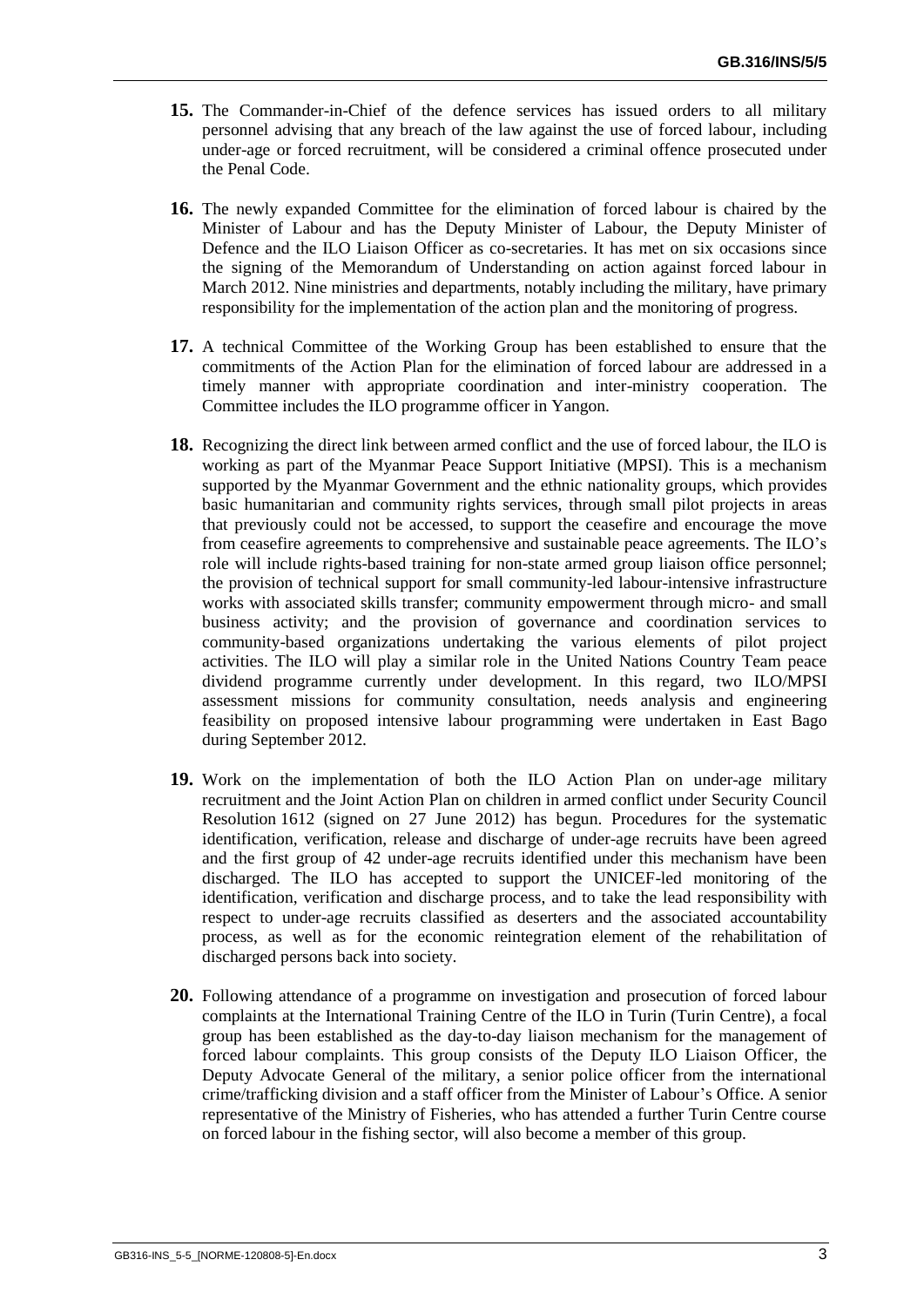- **21.** In conformity with the Action Plan the following activities have been undertaken since 1 June 2012:
	- (a) Military orders have been issued instructing that civilians are not to be used for any military support activity, including portering, sentry/guard duty and camp construction/maintenance in conflict zones. Further orders have been issued instructing that any such civilian support to military operations in non-conflict zones should be freely entered into and provided in the framework of paid employment or service contracts. Practical guidelines for military personnel to support these orders are currently being drafted. Two ILO presentations have been made to military inservice training programmes.
	- (b) Twenty-two ILO forced labour awareness-raising seminars for members of Parliament, representatives of community-based organizations and members of the public have been undertaken in Yangon with a total of 2,570 participants.
	- (c) Joint Ministry of Labour/ILO awareness-raising seminars were held in Shwe Pan Taw Village Tract in Aunglan Township with 219 villagers in attendance, and in Aunglan Township with 81 representatives of civilian and military Government authorities. This location has been identified as a forced labour "hot spot" on the basis of the complaints in the database. A second targeted activity of this kind to be held in Bilin Township, Mon State in December 2012, is at the planning stage.
	- (d) A Joint Ministry of Labour/ILO awareness-raising seminar was held in Dewai Township, Tarintharyi Region, with 85 members of the Regional Parliament and representatives of the Regional Government and military authorities, led by the Chief Minister of the Regional Parliament. The next seminar of this kind proposed for Kayah State is planned for December 2012.
	- (e) Five presentations have been made at in-service training sessions of members of the police force, and it has been agreed that such presentations will be made on an ongoing basis.
	- (f) An initial presentation has been made to senior fire service personnel and it has been agreed that similar presentations will be made at in-service training sessions on an ongoing basis.
	- (g) An initial presentation has been made to the General Administration Department Township administrators at their in-service training session and it has been agreed that similar presentations will be made on an ongoing basis.
	- (h) A further presentation has been made to in-service training sessions of judges under the Supreme Court structure.
	- (i) A joint Ministry of Labour/ILO awareness-raising seminar has been held for representatives of national coverage non-governmental organizations (NGOs).
	- (j) Three seminars for the field staff of the United Nations High Commissioner for Refugees (UNHCR) have been held in Tarintharyi Region and Mon and Kayah States.
	- (k) Separate seminars for journalists and legal practitioners are scheduled for November 2012.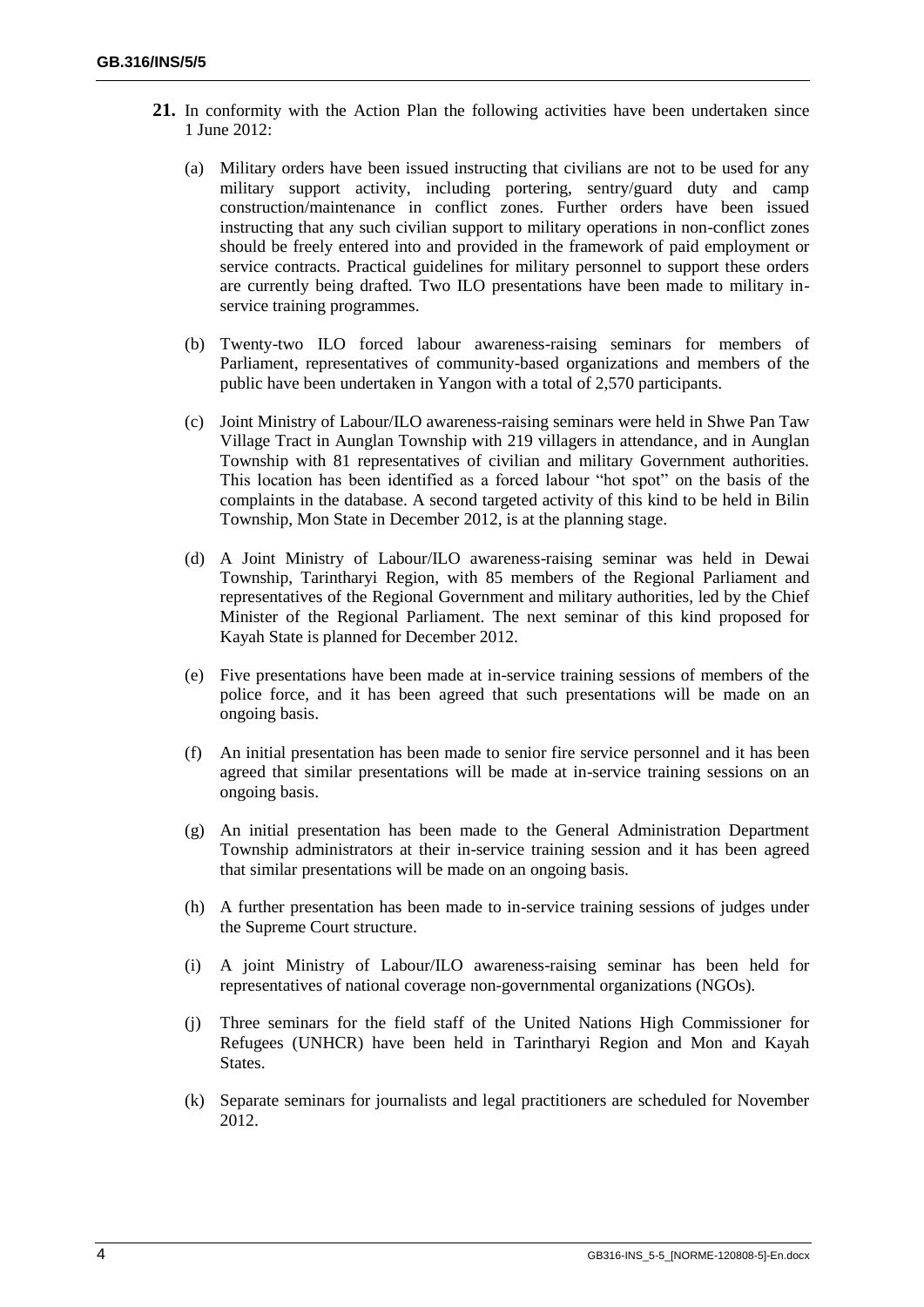- (l) The forced labour brochure has been prepared in seven languages with 1,209,277 additional copies distributed since June 2012 through the military, the General Administration Department, the Ministry of Labour, and the Ministry of Information and at various seminars and workshops.
- (m) The brochure has been reproduced in full in Myanmar language newspapers and journals, and the Ministry of Information is currently working to have it printed in ethnic language publications.
- (n) Nationwide radio and television broadcasts have included the full brochure content, explaining what forced labour is and how citizens can exercise their rights through the ILO complaints mechanism if they are subjected to forced labour. This began in October 2012 with multiple exposures daily.
- (o) The Director of the International Programme on the Elimination of Child Labour (IPEC) undertook a mission to Myanmar from 8 to 15 October 2012 to discuss with the Government the potential ratification of the Worst Forms of Child Labour Convention, 1999 (No. 182), and to explore the potential for an in-country child labour project. An IPEC mission in September 2012 undertook initial scoping of economic reintegration needs and started to map vocational training availability.
- (p) Allegations, as documented in the comments of the ILO supervisory bodies, have been identified, and their joint investigation is about to start. The objective is to achieve appropriate remedy to those allegations, if verified.
- (q) The Ministry of Labour has started the appointment of labour officers with responsibility for major industrial and energy projects. The first awareness-raising seminar for project management, contractors and subcontractors together with associated civilian and military Government personnel is expected to be held late December 2012 or early January 2013.
- (r) At the request of the President's Office, comprehensive documentation on "dos and don'ts" is in preparation for distribution to all Government personnel.
- (s) A procedure for the coordinated internal management of complaints relating to trafficking for forced labour between the ILO and the responsible Myanmar Government/police personnel is in place, with linkages to ILO projects in receiving countries to support investigations.
- (t) A meeting with Ministry of Defence, Ministry of Agriculture and Land Records Department personnel will be held in late November or early December 2012 on the issue of land acquisition and land confiscation.
- (u) Consultations between the ILO and the Myanmar Human Rights Commission have been held for the purpose of supporting the Commission in developing its working mechanisms and cooperation in the management of complaints.
- **22.** These developments testify that there is a significant degree of commitment by all parties to the implementation of the Action Plan for the elimination of forced labour. However, this is only the beginning of a process to develop the foundations for ongoing concerted work to realize the stated objective. Although there are continuing indications that the practice of using forced labour is being reduced, complaints continue to be received under the mechanism set up by the 2007 Supplementary Understanding. Reports continue to be received of the requisitioning of porters and other uses of forced labour in association with both armed conflict and civil unrest. This again reflects the transitory nature of the situation in the country. Despite the introduction of sound policies and the issuance of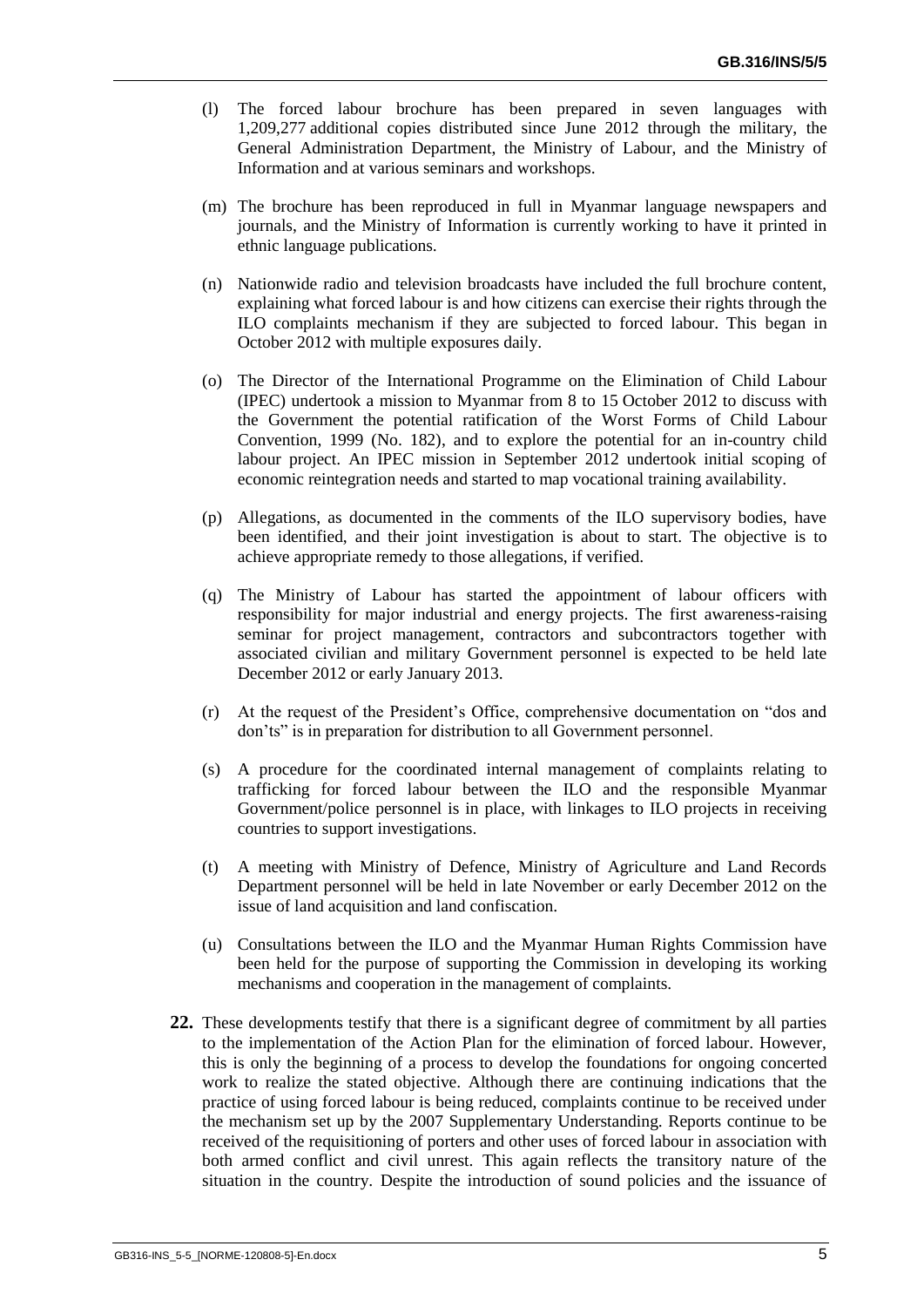orders, one can expect that contradictory behaviour will continue to exist on the ground. Every complaint received is raised with the authorities for appropriate action. In addition to the educational effect, the maintenance of a firm, principled approach is necessary, with an emphasis on the rule of law, justice for complainants and accountability for perpetrators.

- **23.** Two lawyers, U Robert Sann Aung and U Aye Myint have had their legal licences reinstated. One lawyer, U Pyo Phu, whose licence was revoked following his involvement in a case that was taken up through the ILO complaints mechanism, still awaits the reinstatement of his professional rights.
- **24.** Since the 2012 session of the International Labour Conference, nine of the 11 imprisoned labour activists, whose names have been on the ILO list, have been verifiably released. This leaves two persons, Naw Bey Bey and Nyo Win, as still unaccounted for.
- **25.** Between 1 June and 11 October 2012, 158 complaints have been received under the complaints mechanism. This compares with 148 received over the same period in 2011. Of the complaints received, 108 were individual cases of under-age recruitment, with the balance encompassing 25 forced labour complaints with multiple complainants, ten allegations of human trafficking and 15 forced adult recruitment complaints.
- **26.** The feedback from communities nationwide indicates that the actual incidence of the use of forced labour continues to diminish. Furthermore, a growing number of forced labour incidents are apparently resolved at community level without the need to have recourse to the ILO complaints mechanism. Community members are increasingly comfortable with raising incidents directly with the responsible authority.
- **27.** The authorities continue to respond positively to complaints submitted. Some 217 cases are in process following their submission to Government and 391 cases are currently under assessment or require further information before a final assessment can be made prior to their possible submission. Additional staff has been engaged locally to address this backlog of cases.
- **28.** During the current year, 46 under-age recruits have been discharged which brings the total of under-age recruits released/discharged from the military under the ILO complaints mechanism to date to 261. This figure includes 32 under-age recruits convicted of desertion who have been released from prison and discharged.
- **29.** Looking at the complaints of under-age recruitment received in 2012, compared with previous years, less of them relate to recruitments that actually took place in 2012. This trend will be closely monitored as it could indicate that the Defence Service's strengthening of recruitment procedures is actually stemming the flow of new under-age recruits.
- **30.** A potential partnership between the ILO and the World Bank is being discussed under which the ILO would lend its support to the National Community Driven Development Project of the Bank, which aims at improving access to, and the use of, basic rural infrastructure. This support would include forced labour monitoring through the use of existing complaints mechanism procedures and the associated facilitators network.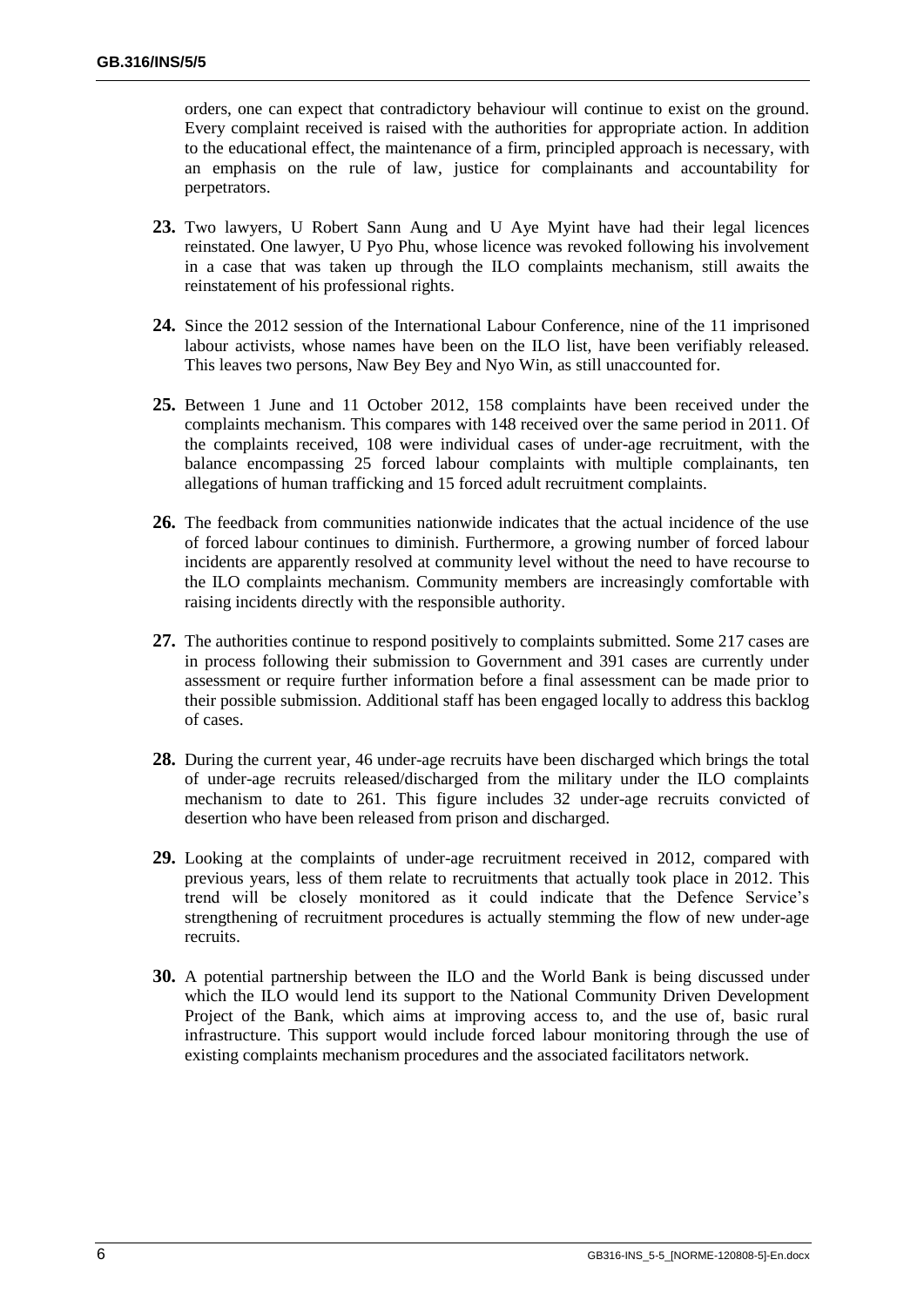## **IV. Developments regarding freedom of association**

- **31.** The ILO technical cooperation activities to promote freedom of association officially began with the arrival of the Chief Technical Adviser (CTA) for the project, Ross Wilson, in Yangon on 18 June 2012. Prior to that the ILO, including the Liaison Office in Yangon, had been dealing with issues relating to the new legislation and its implementation for several months. The CTA was assisted by an intern during July and August, and a project assistant was appointed from 23 July 2012. General administrative support is provided from within the Liaison Office in Yangon.
- **32.** The relevant new laws are the Labour Organization Law, 2011, and the Settlement of Labour Disputes Law, 2012. Both of these came into force in April 2012 together with their accompanying regulations.
- **33.** Objectives for the ILO's freedom of association project were formulated at an early stage as follows:
	- (1) To support the development of strong and representative organizations of workers and employers to achieve sustainable labour market relationships, institutions and practices, and an efficiently and fairly functioning industrial relations system, by ensuring:
		- that workers and employers of Myanmar are aware of the rights of freedom of association guaranteed by the ILO Constitution and by the Freedom of Association and Protection of the Right to Organise Convention, 1948 (No. 87);
		- that all workers and employers who exercise their freedom of association rights, are able to do so in full compliance with the requirements of Convention No. 87; and
		- that the Myanmar Government laws and processes support freedom of association in law and in practice.
	- (2) To coordinate work with other organizations and, if possible, to develop a joint strategic plan to ensure coordinated objectives and delivery.
- **34.** The project has been funded out of the ILO's regular budget and steps have been pursued to secure donor funding. During the first three months, the project has focused on the aspects described below.

#### **A. Establishing relationships**

**35.** Very good working relationships have been established with the labour activists and emerging leaders of the new unions; the main business organization, the Republic of the Union of Myanmar Federation of Chambers of Commerce and Industry (RUMFCCI); the ministers and officials of the Ministry of Labour; and other relevant organizations working in this area, such as the Myanmar Development Resource Institute (MDRI). The local media has also shown a keen interest, and it has provided extensive coverage of the project workshops.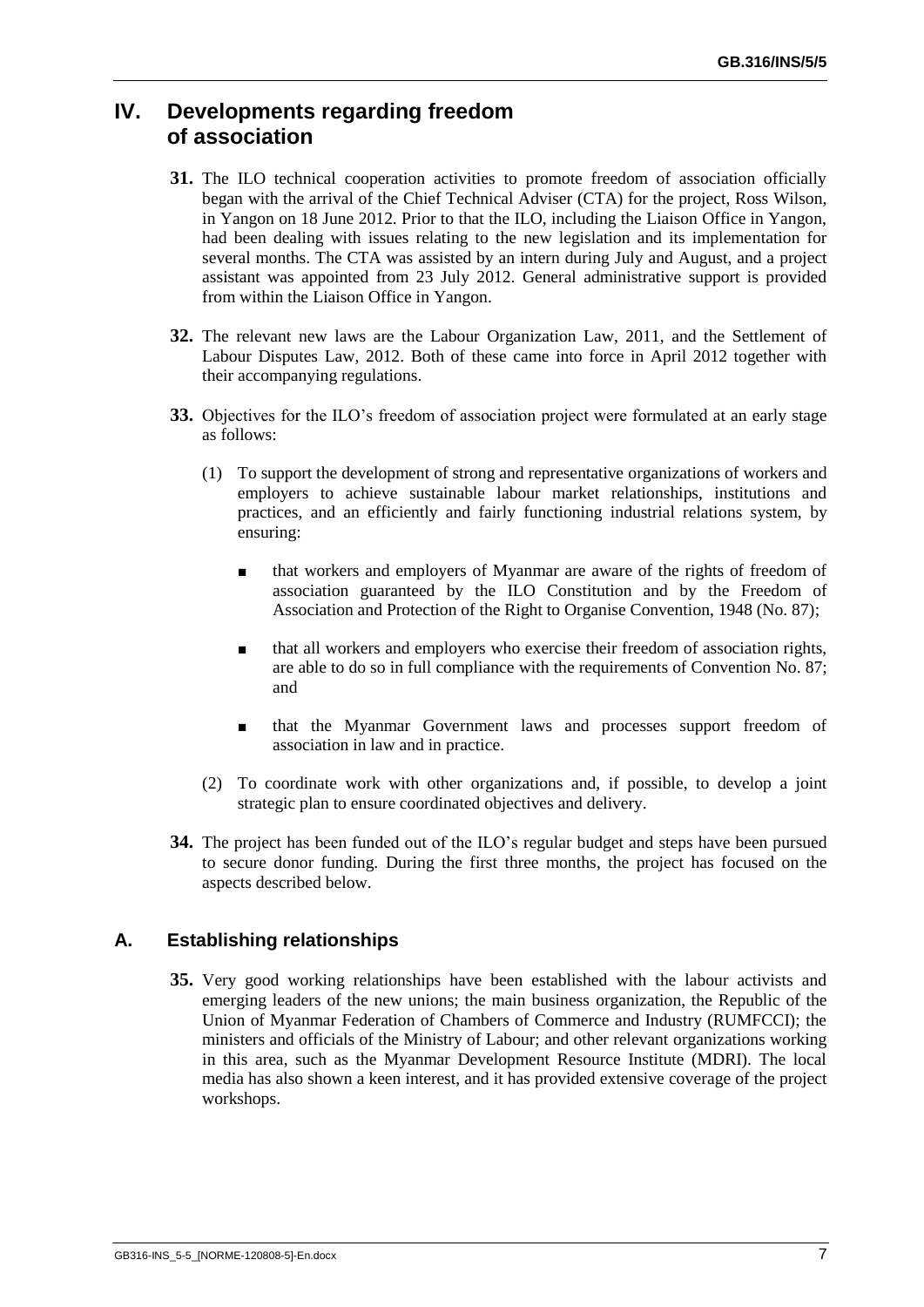#### **B. Developing resources and an administrative system and database**

**36.** The following resources have been developed and translated into the Myanmar language:

- Fact sheets on:
	- forming basic labour organizations under the Labour Organization Law;
	- the rights and responsibilities of Executive Committee members under the Labour Organization Law;
	- the right to strike and lockout under the Labour Organization Law;
	- the dispute resolution process under the Settlement of Labour Disputes Law.
- A basic leaflet on the Labour Organization Law, which will be translated into the Myanmar language and ethnic languages (initially Kayin-Sakaw and Palan-Shan, and Mon). A further leaflet is also being prepared on the Settlement of Labour Disputes Law.
- A "How to form a labour organization" kit, with a model labour organization constitution.
- **37.** Early work is also under way for the preparation of a promotional DVD and radio adverts. The Deputy Minister of Labour has confirmed his support for this, along with television advertising if this is possible.
- **38.** A database of registered employer and labour organizations has also been developed.

#### **C. Trial use of training materials and formats**

**39.** The following workshops/seminars have been held:

- a problem-solving workshop with Ministry of Labour registrars and township officials (50 attendees), in Yangon;
- a training seminar for newly appointed members of the tripartite regional arbitration bodies and the National Arbitration Council (50 attendees), in Yangon;
- a seminar for employers and members of the RUMFCCI on the Labour Organization Law and the development of a new industrial relations system (60 attendees), in Yangon;
- a conference/workshop for Labour Organization Executive Committee members and labour activists (280 attendees), in Yangon;
- a tripartite workshop on the new industrial relations system "Partnerships for Development" (90 attendees), in Yangon;
- a tripartite workshop on the new industrial relations system "Partnerships for Development" (90 attendees), in Mandalay;
- a labour activists' and organizers' workshop (50 attendees), in Yangon;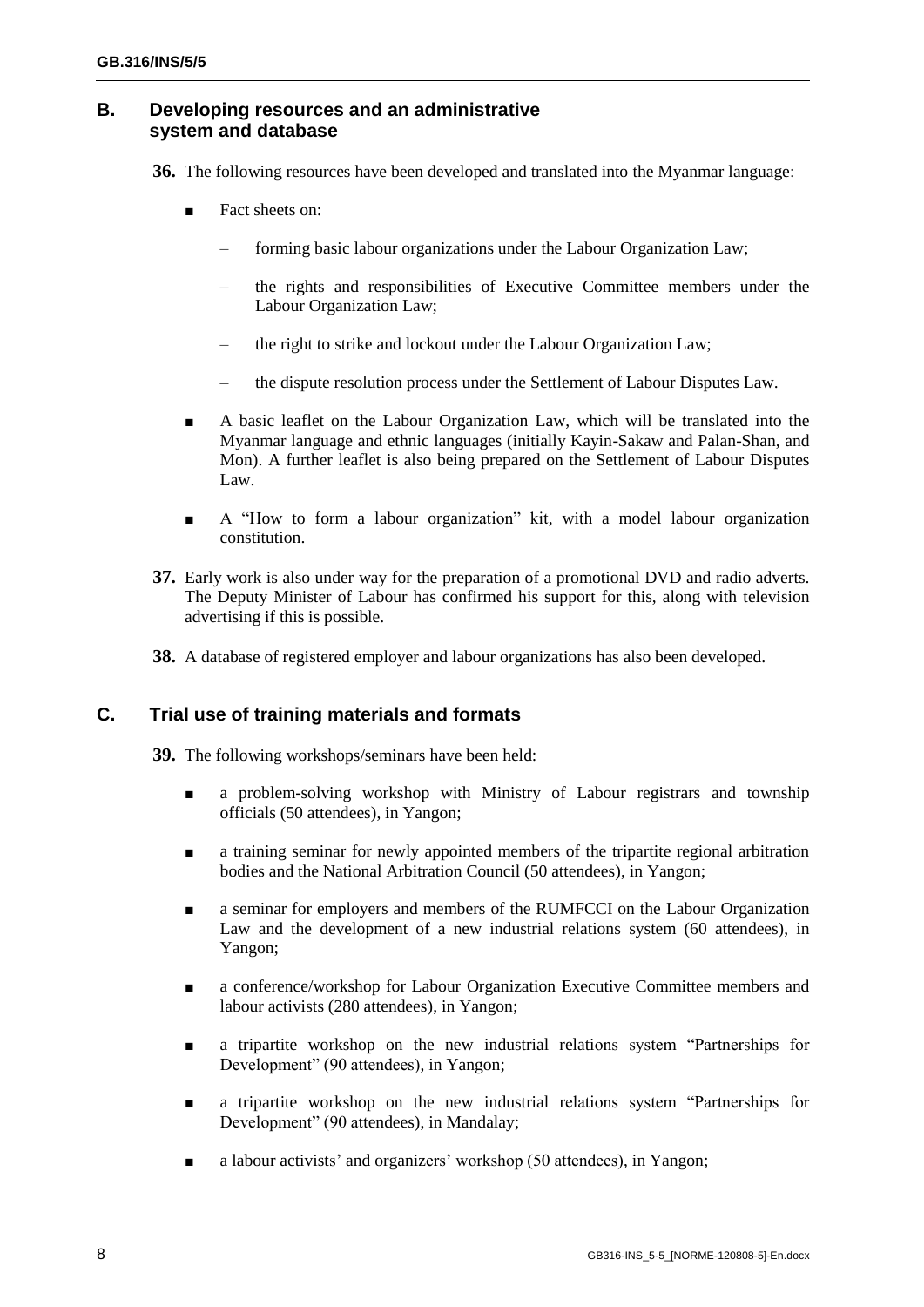- a women's tripartite workshop (50 attendees), in Yangon;
- a tripartite workshop on the new industrial relations system "Partnerships for Development" (80 attendees), in Bago.

#### **D. Advisory activities**

**40.** Advice has been provided to workers and activists, and representations on behalf of workers have been made. There is a steady stream of cases, both by mail and in person (usually groups), on which advice and assistance are sought by workers and their representatives (lawyers and activists). Advice is provided and representations are made where appropriate.

#### **E. Funding**

**41.** Funding has initially been secured from the United States Department of State for a core training programme for the next year. Discussions are ongoing with several other potential donors.

#### **F. Advice to the Ministry of Labour**

- **42.** Opinions are regularly sought by the Director-General of the Ministry of Labour, usually on how to interpret and apply the new laws. In addition, an analysis of the Ministry's training needs has been undertaken, particularly of staff involved in the implementation and enforcement of the new laws, including the functioning of the new conciliation and arbitration institutions.
- **43.** The 2012–13 programme plan incorporates and envisages the following:
	- (a) The core training project funded by the US Department of State began on 1 October 2012. The project will fund a programme of more than 86 training days for participants from the Government and employers' and workers' organizations, and will include tripartite activities.
	- (b) Funding from the Italian Government has enabled the Turin Centre to provide a further 12 days of training, expected to be delivered in early 2013.
	- (c) In addition to this core programme, the intention is to develop the following additional projects, subject to available funding:
		- An enterprise-level training and relationship-building programme for employers and leaders of labour organizations, which will provide more "hands on" assistance as a follow-up to the core training programme. As part of a proposed broader ILO best practice modelling project, this project would also have a sector-specific dimension, which will be piloted in the garment sector where there is an opportunity to improve standards as the sector grows with access to US and EU markets.
		- A training and capacity-building project for the relevant staff of the Ministry of Labour and the new labour institutions, particularly the conciliation and arbitration bodies and the Arbitration Council. A training needs assessment has been completed and donor funding is being sought to provide the training and mentoring needed, which will be a substantial programme over several years.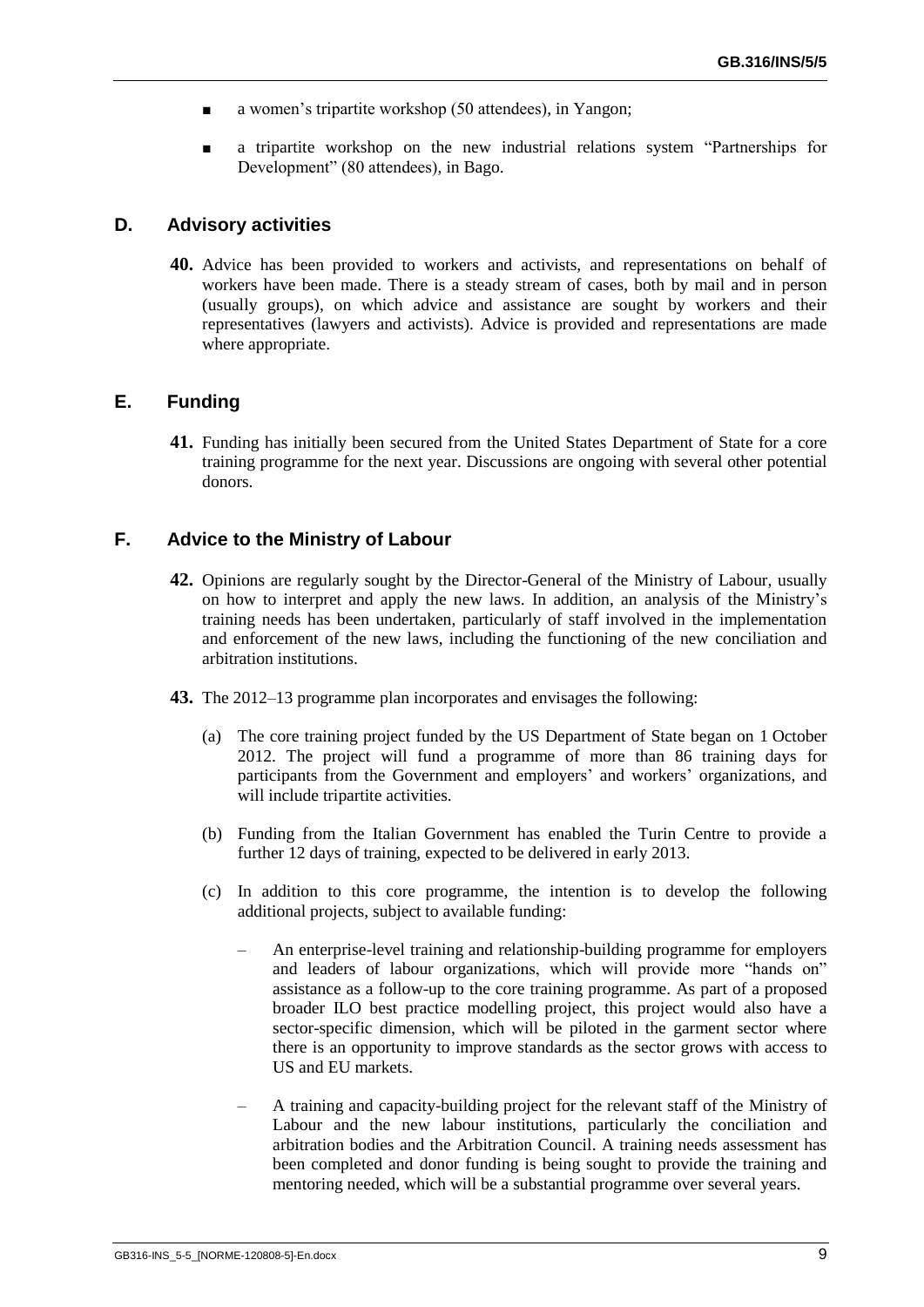- **44.** There has been good overall cooperation between the key organizations. The Minister and Deputy Minister of Labour, and the Directors-General of Labour have provided active and consistent support for the ILO project, as has the Ministry of Labour staff around the country. The RUMFCCI has ensured employer participation in ILO workshops. The labour activists and emerging leaders of the new labour organizations have demonstrated enthusiasm for the knowledge and skills that the ILO programme aims to provide.
- **45.** The registration process appears to be operating reasonably well. The Ministry of Labour has sought advice, both through workshops organized with the Town Registrars, and by turning directly to the ILO with requests for opinions in writing on "unusual cases" that have arisen. These usually concern how to understand and apply the new law and to provide guidance to the Ministry using the Digest of decisions of the ILO Committee on Freedom of Association. There have been few complaints regarding the registration process.
- **46.** As of 24 September, there were 264 labour organizations (workers' unions) registered plus the Myanmar Seafarers' Federation. Altogether 13 employers' organizations have been registered. A substantial proportion of the labour organizations are made up of young workers (many of whom are women) on the industrial estates around Yangon. There are few registrations so far beyond the Yangon, Bago and Mandalay regions. However, concern has been expressed about reports of dismissals of some labour organization leaders by some employers.
- **47.** A significant development has been the return to Myanmar in September of U Maung Maung and U Than Lwin, respectively the General Secretary and Vice-President of the Federation of Trade Unions – Burma (FTUB). They have returned to Myanmar as individuals but with assurances that they will be able to undertake union work in accordance with Myanmar laws.
- **48.** The low number of registered employers' organizations is of concern to the main business organization, the RUMFCCI, which has participated actively in ILO workshops and other activities to date. Both its President, U Win Aung, and the Joint General Secretary, Daw Khine Khine Nwe, have been very supportive of ILO work and this may ensure that the number of employers' organizations registered increases. However, there has been a negative response from some employers, which seems to come mainly from foreign-owned companies on the industrial estates. A second ILO ACT/EMP mission to Myanmar is scheduled for 22–26 October 2012 for discussions with the RUMFCCI in respect of potential capacity-building support.
- **49.** As is probably inevitable with new legislation and institutions, there have been implementation issues. The following is a summary of those encountered so far:
	- (a) The level of knowledge and understanding of the concepts underlying the new law is low, which is not surprising in a country where freedom of association had not been permitted for 50 years. Education and training programmes have to be pitched at a very basic level. The scale of the training needed to develop a modern industrial relations system is extensive and long term. It is expected that there will be education and training provided by organizations other than the ILO, and it is desirable that there should be coordination with these organizations.
	- (b) The lack of any education or training programme in advance of the new laws coming into force has resulted in a variety of spontaneous actions and reactions. There was quite a spate of initial strike action as workers exercised their new rights (but usually falling outside the law as the details of its provisions were not available to them), and there have been some negative reactions from certain employers who have refused to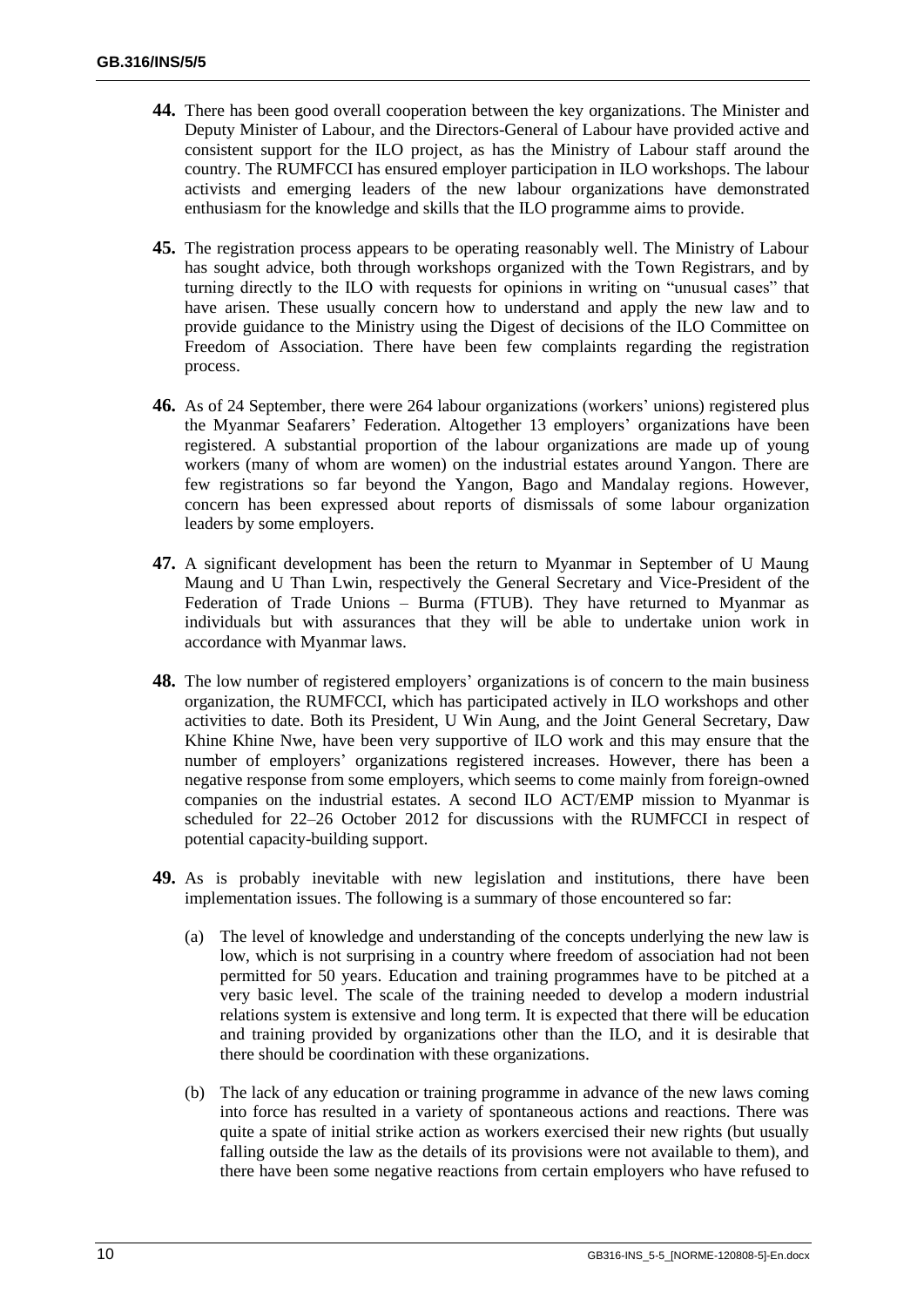recognize the intention of the new law or the labour organizations that have been set up in their workplaces. In a number of cases this has resulted in discrimination against the union leaders as well as dismissals. The ILO education and training programme aims at changing these attitudes among a number of employers, but some may be more entrenched.

- (c) There has been a similar lack of training for the members of the new institutions, the conciliation bodies, the arbitrations bodies and the Arbitration Council, all of which are tripartite. Following the training needs assessment recently undertaken for the Ministry of Labour, the intention is to develop training and mentoring programmes for the members of these bodies.
- (d) Dismissals and other discriminatory actions have been undertaken by some employers against workers who become involved in organizing labour organizations. Reports from new labour organization leaders indicate that these dismissals are widespread and are having a deterrent effect on workers who would otherwise form or join labour organizations. In addition, the legal protection applicable to labour organizations against discrimination and dismissal is weak and in any event does not appear to apply prior to registration. Few cases have been taken to the arbitration bodies, and the cost of legal representation makes this practically impossible for many workers. Training of lawyers is being undertaken by the ILO, and steps are being taken by the International Trade Union Confederation (ITUC) to establish a legal advocacy service, but amendments of the new laws to strengthen the legal protection of workers will probably need to be considered. The CTA has discussed the possibility of an amendment with the Director-General of the Ministry of Labour, and he has advised that there may be an opportunity to strengthen the legal protection under a new law providing for standard provisions in the employment contract between an employer and employees which is currently being developed.
- (e) Doubts have been raised about the enforceability of decisions of the arbitration bodies and the Arbitration Council, and of agreements reached through the conciliation body. However, a recent discussion between the CTA and the Director-General clarified the legal processes of enforcement. At the present time the emphasis of the Ministry of Labour has been on education and persuasion to achieve voluntary compliance. However, while education and training are important, and emphasizing them is appropriate in the implementation phase of the new laws, in the end the rights and protections provided by the new laws have to be enforced by legal processes.

## **V. The Government's broader labour market policy priorities**

**50.** On 9 October 2012, the Ministry of Labour held its first tripartite consultations on its policy and programme priorities. Some 14 government ministries and departments, 12 employer representatives and 18 worker representatives were in attendance, supported by ILO technical staff. A high-level delegation of the ITUC, led by General Secretary Sharan Burrow, was able to briefly join the consultations and took the opportunity to meet Worker representatives present. The consultation was framed around the Ministry's responsibility to support national policy objectives and was therefore held under the heading of "Decent work as a tool for poverty alleviation and economic development". The Ministry's discussion paper on which the consultation discussion was based is attached as Appendix II.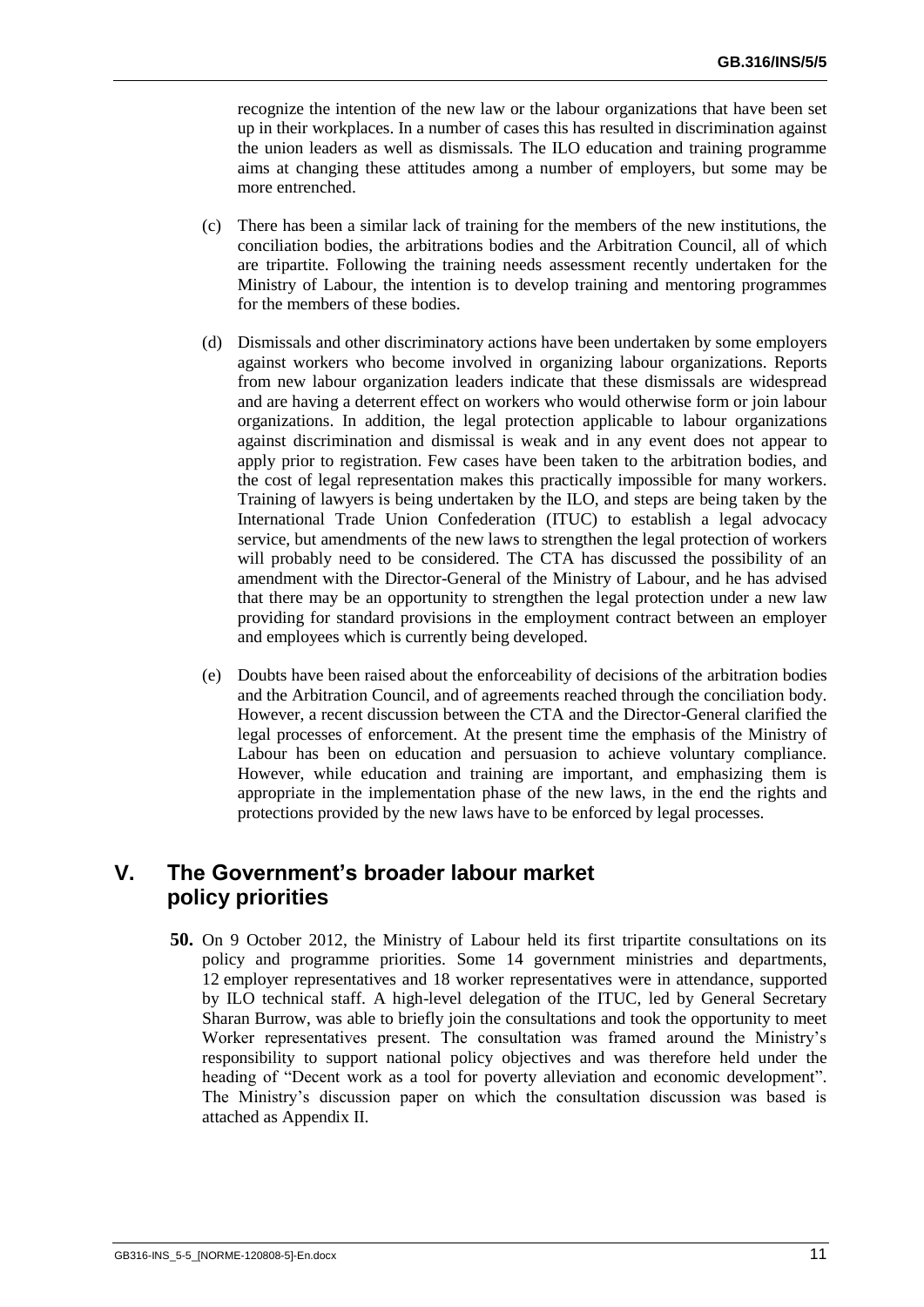**51.** The Minister of Labour opened the meeting. In particular the following quote from his speech set the scene for constructive discussion with active participation from all groups:

> You might be aware that the objective of organizing this workshop is to present the policy priorities of the Ministry of Labour to Government, employers and workers, to identify areas concerned from their own perspectives, priorities and areas of convergence with potentiality of cooperation or partnership activity for creating decent work as a tool for poverty alleviation and economic development. In doing so, we hope to contribute to the current implementation of the National Poverty Alleviation and Economic Development Plan.

**52.** The key priorities as outlined in the discussion paper prepared by the Ministry were endorsed by all parties, who reaffirmed that the elimination of forced labour and the effective implementation of freedom of association must remain as fundamental priorities. All three groups also stressed the critical importance of basic education, vocational training and skills development; employment policy; the legislative and regulatory framework, including minimum standards of employment; SME development; a balanced approach to both agricultural and industrial development; and the critical need for accurate data from which to work.

## **VI. The impact of foreign direct investment**

- **53.** The Foreign Direct Investment Law currently remains in Parliament, and it has been the subject of considerable debate, even though the full content of the draft law is not yet readily available. There is considerable interest in Myanmar from potential investors across all sectors. It can be expected that there will be considerable inflows of investment over the coming months across the board, with a significant emphasis on the extractive, construction, tourism and garment sectors. However, at this stage relatively few foreign investors have actually decided to enter the market in the absence of the investment law.
- **54.** A number of conferences on corporate social responsibility (CSR) have been run and a number of CSR initiatives have started. Notably, there is a major initiative on the part of the RUMFCCI. The UN Global Compact has been launched in Myanmar with over 100 local companies signing up.
- **55.** Some understandable concerns have been expressed on the impact of an influx of foreign investment on local businesses and the employment situation, particularly in respect of the potential loss of skilled staff, the potential of major wages competition and possible job losses if local businesses fail to remain competitive. A range of initiatives, including the potential establishment of investor forums, the facilitation of voluntary monitoring mechanisms and full best practice modelling in a selected industry or industries are currently under discussion between the ILO, the Government of Myanmar, foreign investors and interested member States.
- **56.** A more comprehensive report on developments, expectations and responses regarding the impact of foreign direct investment on decent working conditions will be made available for the March 2013 Governing Body meeting.

## **VII. ILO programme framework for Myanmar**

**57.** In light of these developments, activities and discussions in the few months following the 2012 session of the ILC, and in response to the resolution adopted by the Conference, the ILO (the Liaison Office in Yangon, supported by both headquarters and Regional Office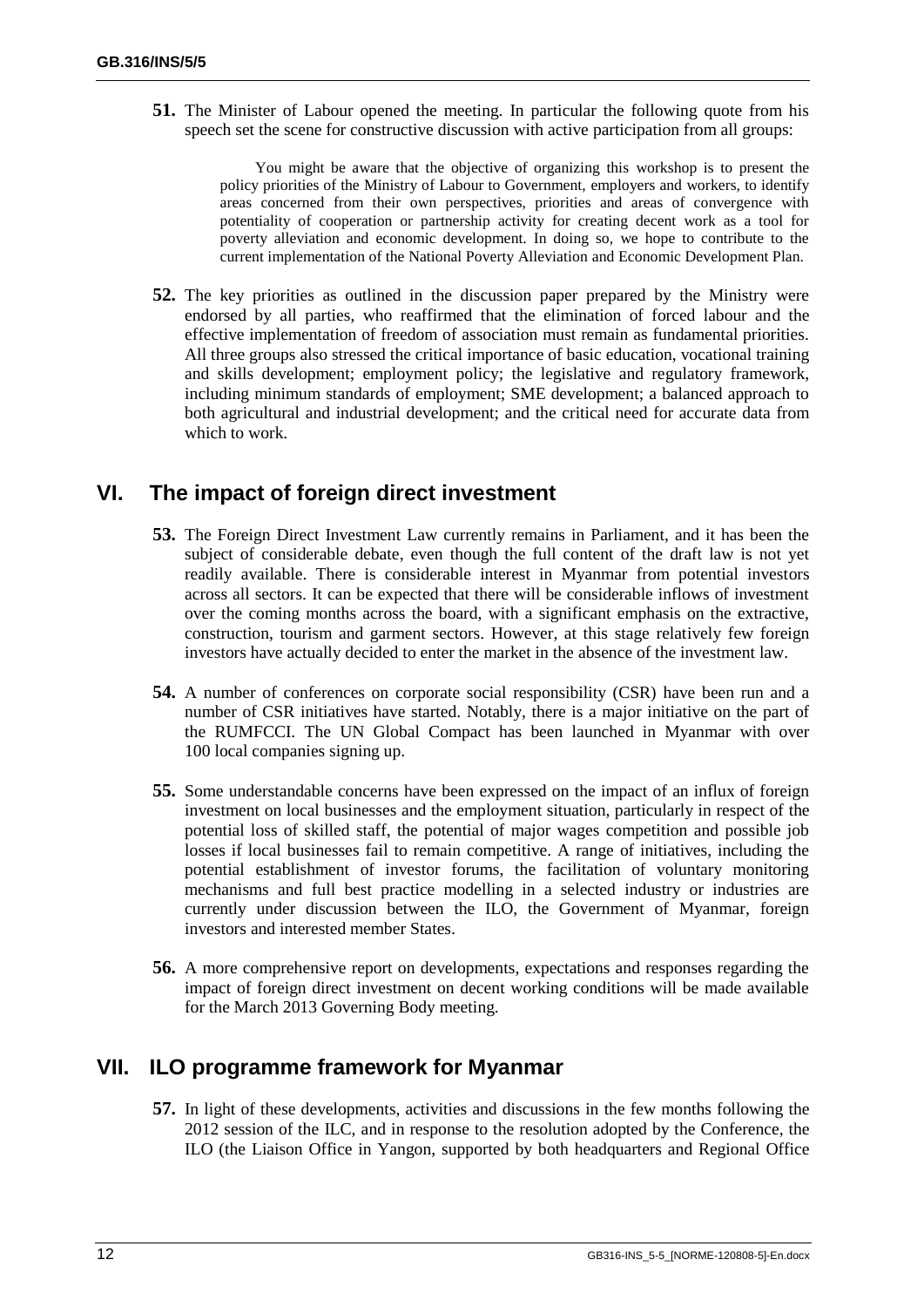specialists) has developed a comprehensive programme of work to support the identified priorities over the next 18 months with the following three main objectives:

- (a) Implementation of the Action Plan for the eradication of forced labour in Myanmar by the end of 2015, with the stated aim of the Government being to achieve this target in the course of 2014.
- (b) By the end of 2013, respect for the rule of law will have advanced significantly in Myanmar, with an immediate and specific focus on achieving and strengthening freedom of association.
- (c) By the end of 2014, a Decent Work Country Programme (DWCP) for Myanmar will become operational, underpinned by tripartite consensus and aimed at tackling the decent work and employment challenges facing the country.
- **58.** Within the context of these objectives, the ILO will implement a number of interrelated initiatives and projects under one overall programming framework. This will build on the existing activities in Myanmar, funded by the regular budget as well as voluntary funding provided by donors. The framework will provide for a comprehensive overall workplan, common monitoring and evaluation and shared management costs.
- **59.** Building on the engagement with Myanmar over the past decade and taking into account the recent developments and the ILC decisions, the programme framework covers the period from November 2012 to April 2014. The immediate focus remains on the fundamental principles and rights at work, notably through: (i) a scaled-up freedom of association programme; and (ii) the continued implementation of the Memorandum of Understanding with the Government on forced labour. Preparatory work will start in other areas, leading to a future DWCP.
- **60.** The programme is structured around three objectives, with a total of ten interlinked components, managed by the ILO representative in Yangon with support from across the ILO. Detailed resource requirements are being worked out and will be the basis for resource mobilization efforts with the ILO's donors. The sequencing and scope of interventions will be tailored to the resources available.

## **Forced labour**

- **61.** The Memorandum of Understanding on forced labour is organized around action plans that are monitored by the Joint Working Group. Four programme components will support these different action plans:
	- (a) **Continued operation of the Forced Labour Complaints Mechanism**, including its extension to ethnic areas previously inaccessible, in particular the Karen, Rakhine, Shan, Mon, Kachin, Chin and Kayah regions. The awareness-raising effort will continue, with a media and communication campaign and the establishment of a hotline.
	- (b) **Trafficking, domestic workers and labour migration:** One of the reasons forced labour occurs is for human trafficking and/or use as domestic workers. Building on existing ILO anti-trafficking work in the Association of South-East Asian Nations (ASEAN) region, a Myanmar-specific component will replicate the approaches that work successfully in neighbouring countries.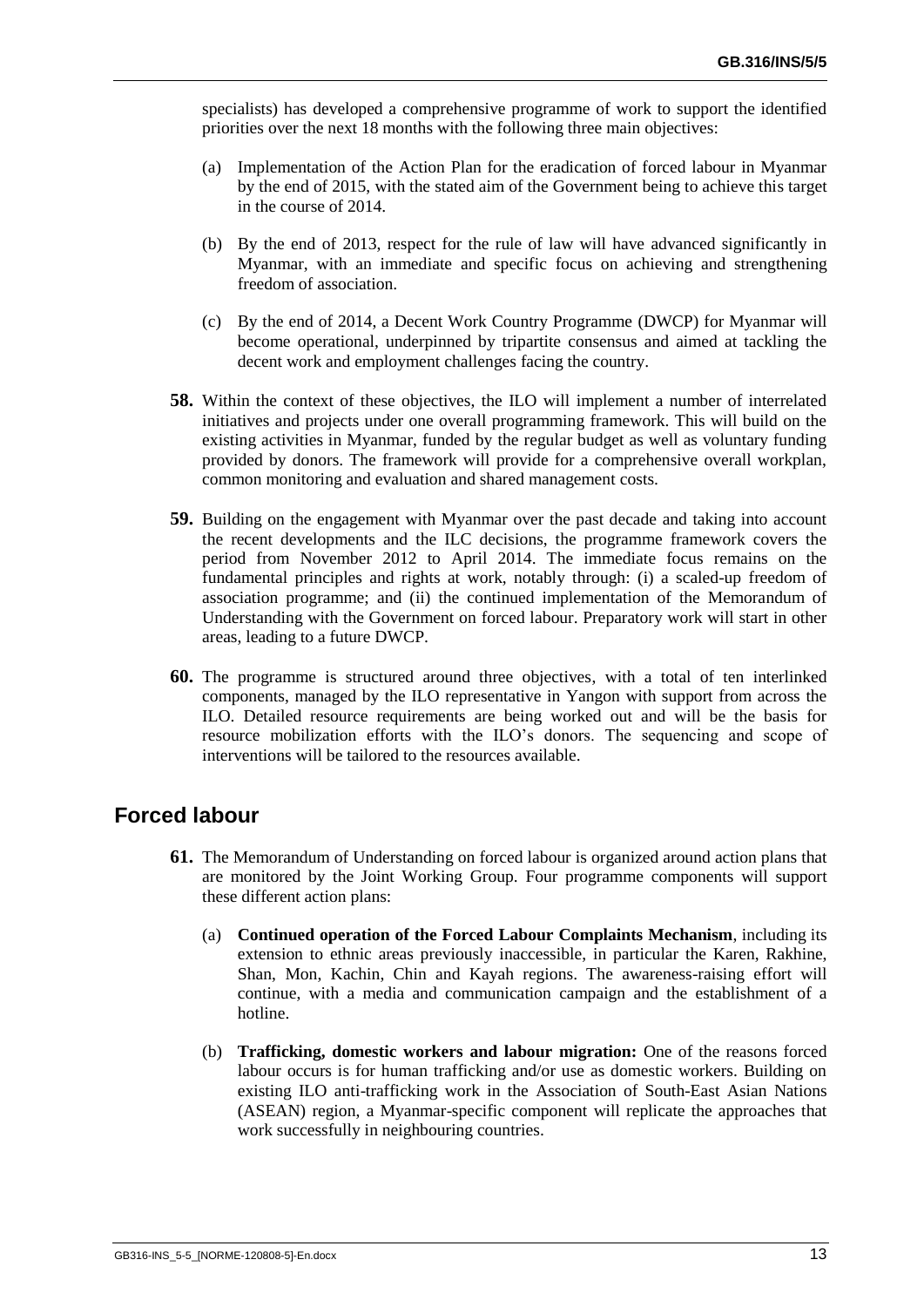- (c) **Child labour, including the reintegration of underage recruits from the army and militias:** Building on joint UN work targeting underage recruits, the ILO will address those who deserted from the army and will provide support for the socioeconomic reintegration of released child soldiers into their communities. Initial work will also be undertaken on broader child labour interventions in support of the possible ratification of Convention No. 182.
- (d) **Forced labour and the peace process:** By investigating unresolved allegations of forced labour in previous conflict zones, the ILO will contribute to restorative justice and community-level reconciliation, important elements for the consolidation of the peace process. The ILO will further be involved, on a pilot basis, in employmentintensive schemes at community level as part of wider efforts to consolidate the peace process through concrete benefits reaching the people.

## **Freedom of association**

**62.** The newly formed organizations require capacity development support and training to evolve into strong democratic organizations that can engage in bipartite and tripartite negotiations in enterprises, sectors and nationally. At the same time, continued challenges with the effective implementation of the legislation, leading to conflicts between workers and management, need to be addressed to strengthen social dialogue and democratic labour market institutions. The ILO's work must be scaled up and have expanded coverage. Using a training of trainers' modality, the programme will reach more organizations and people as well as lay the groundwork for sustainable training capacities within the organizations. A specific focus will be on strengthening trade union coordination at sectoral, regional and national levels as well as on specific interventions to foster young trade union leaders. Under this component the ILO will also ensure coordination with a number of training initiatives from other development partners targeting the social partners in Myanmar.

## **The inception phase for DWCP**

- **63.** Following the tripartite workshop in October 2012, the social partners and the Ministry of Labour reached provisional agreement on an agenda called "Decent Work – a tool for Economic Development and Poverty Reduction", identifying six key policy areas. Two of these are taken forward under objective 1 (forced labour) and objective 2 (freedom of association and social dialogue) above. For the other four, the ILO will focus on preliminary assessments, capacity development and support to policy development as a basis for larger programmes.
	- (a) **Enhanced employment opportunities, especially for youth:** The ILO will assist with the Labour Force Survey, a key point of departure for employment policy development. In addition a "School to work transition" study is planned to identify the issues for young people coming out of education and entering the labour market. Building on this, programmes in the area of skills development and job placement/career guidance can be undertaken.
	- (b) **Labour legislation and labour market governance:** Beyond the work on freedom of association, support has been requested to build the capacity of the Ministry of Labour on labour administration and labour inspection, guided by tripartite consultations. In conjunction with this, progress will also be made on labour law reforms, including on wages, skills, occupational safety and health and gender equality.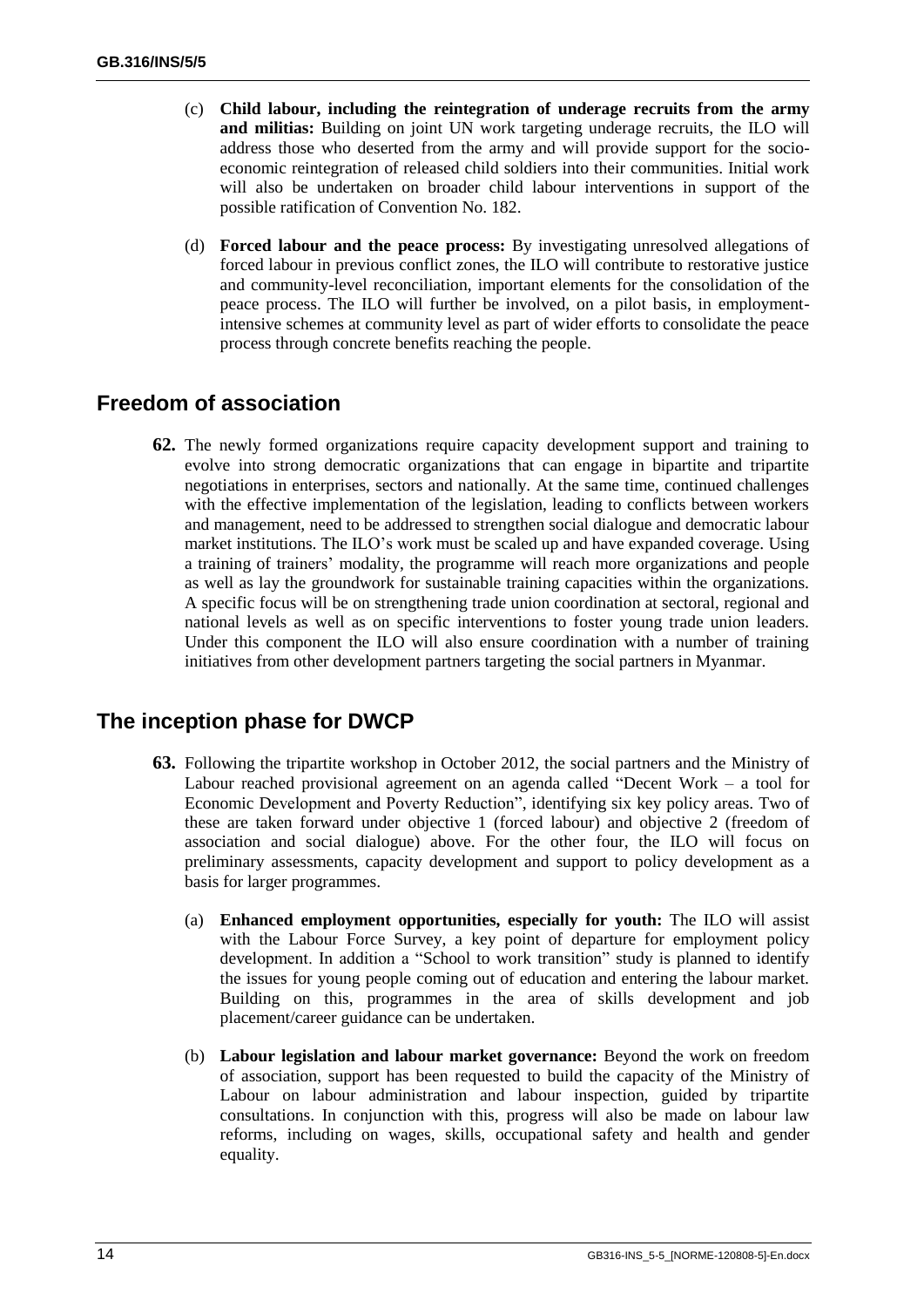- (c) **Socially responsible enterprise development:** Building on existing ILO tools and experience, dedicated entrepreneurship programmes will be proposed, targeting especially vulnerable groups while assessing the feasibility of broader enterprise development initiatives.
- (d) **Labour migration:** Building on anti-trafficking work, the ILO will assist the Government in developing migration policy, including the legislative framework, the licensing of recruitment agencies, pre-departure training and engagement with receiving countries.
- (e) **Employment dimension of trade and investment:** As foreign direct investment and increased international trade expands, it will be important to ensure that this leads to positive outcomes for the citizens of Myanmar, in terms of jobs but also in contributing to overall development. The ILO will work with the Government and industry to address employment and decent work challenges in specific sectors, possibly targeting the garment industry, the fishery sector (aquaculture) and also tourism.
- **64.** Across the programme, a database of planned and conducted training courses will be set up, covering planned and actual participants, overviews of curricula, evaluations, etc. This will inform each of the components in seeking synergies in planning and implementing training activities. It will also provide a foundation for a broader capacity assessment of constituents as a basis for future programme development.
- **65.** Existing ILO guidelines on gender mainstreaming will be used across the programme, including full sex disaggregation of all data and indicators. A participatory gender audit of the programme will allow the identification of areas where further progress on gender mainstreaming is required.
- **66.** In addition to this programme of work, and in view of the relationships developed over the years between the ILO, the Government, non-state armed groups and ethnic nationality organizations, the ILO has been requested to accept, on an interim basis, responsibility as being the liaison between the United Nations Country Team, the UN Peace Building Fund and the Myanmar Peace Centre. The aim is for the UN to support the establishment and setting up of this Centre. This transitional responsibility, which also extends to liaison coordination with the non-state armed groups, coincides well with and builds upon the overall efforts the ILO is undertaking on the eradication of forced labour. Eventually a UN peace specialist will take up his/her appointment in the UN Resident Coordinator's Office to take forward this engagement.

#### *Draft decision*

#### **67.** *The Governing Body:*

- *(a) endorses the proposed interim programme framework for technical cooperation activities in Myanmar;*
- *(b) requests the Office to report on progress in its implementation at the 319th Session (November 2013); and*
- *(c) calls upon member States to provide voluntary contributions to the ILO programme in Myanmar.*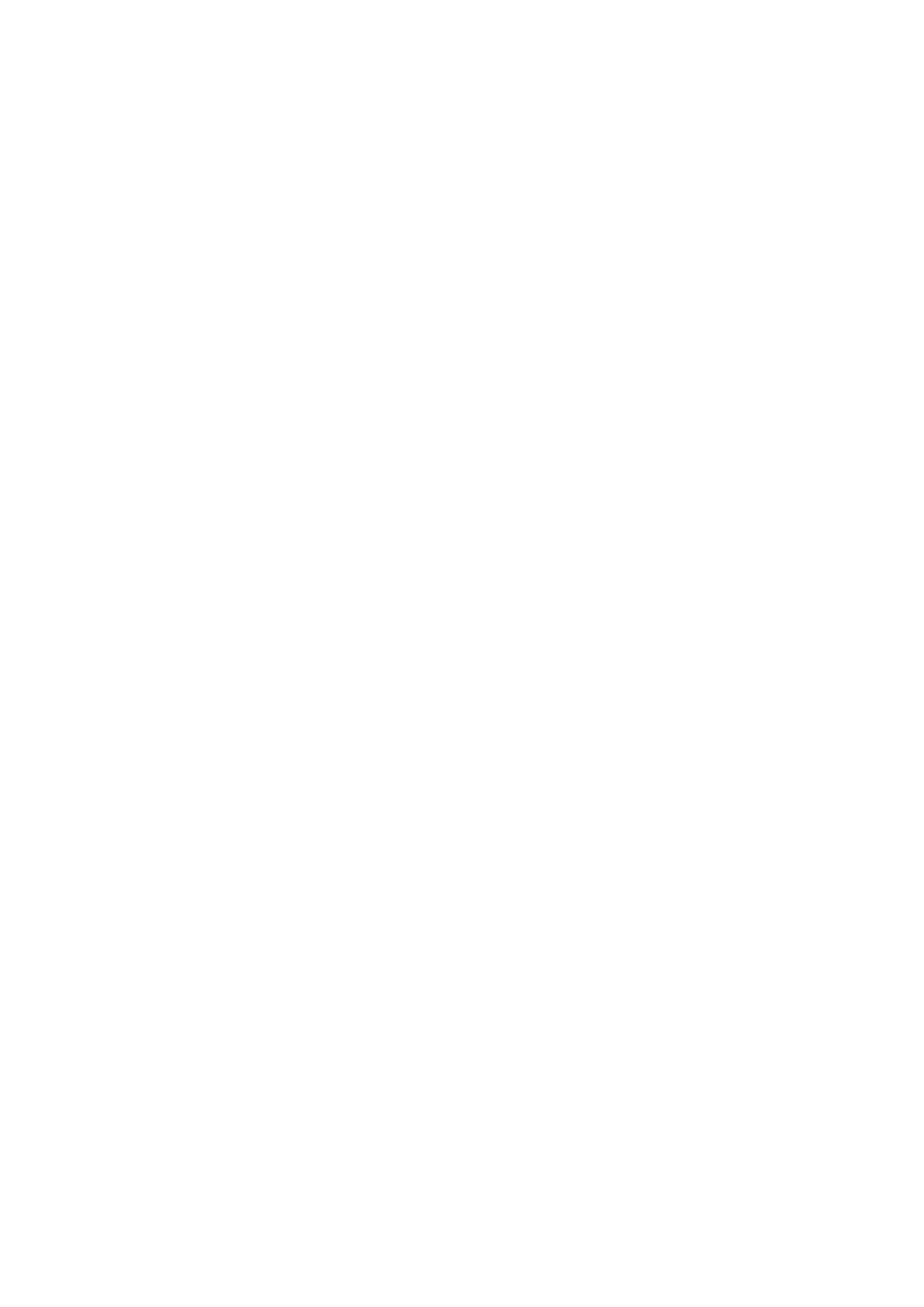### **Appendix I**

#### **Resolution concerning the measures on the subject of Myanmar adopted under article 33 of the ILO Constitution**

The General Conference of the International Labour Organization, meeting in Geneva at its 101st Session, 2012,

Taking note of the measures previously adopted by the Conference with a view to securing compliance by Myanmar with the recommendations of the Commission of Inquiry that had been established to examine the observance by Myanmar of its obligation in respect of the Forced Labour Convention, 1930 (No. 29), namely the resolution on the widespread use of forced labour in Myanmar, adopted by the International Labour Conference at its 87th Session (June 1999) (the "1999 resolution"), and the resolution concerning the measures recommended by the Governing Body under article 33 of the ILO Constitution on the subject of Myanmar, adopted by the International Labour Conference at its 88th Session (May–June 2000) (the "2000 resolution"),

Having been informed by the Officers of the Governing Body, the International Labour Office, member States and other international organizations of the progress made by Myanmar towards complying with the recommendations of the Commission of Inquiry,

Taking note of the conclusions adopted on 4 June 2012 by the Committee on the Application of Standards resulting from the discussion at its special sitting on Myanmar at this session of the Conference,

Considering that maintaining the existing measures would no longer help in attaining the desired result of compliance with the recommendations of the Commission of Inquiry;

1. *Decides* that the limitation of ILO technical cooperation or assistance to the Government of Myanmar, enunciated in paragraph 3(b) of the 1999 resolution is lifted with immediate effect to enable the ILO to assist the Government, employers and workers on a variety of issues coming within the ILO's mandate;

2. *Decides* that the measure enunciated in paragraph 3(c) of the 1999 resolution is also lifted to allow the Government of Myanmar to participate in ILO meetings, symposia and seminars in the same way as any other Member, with social partners from Myanmar receiving the same treatment;

3. *Determines* that the remainder of the 1999 resolution ceases to apply with immediate effect;

4. *Suspends* for one year the recommendation contained in paragraph 1(b) of the 2000 resolution with immediate effect. The International Labour Conference will review the recommendation again in 2013 in the light of information available to it in respect of the elimination of forced labour in Myanmar. The Governing Body is requested to include this item on the agenda of the 102nd Session of the Conference (2013);

5. *Requests* the Director-General to prepare for the November 2012 session of the Governing Body a report on ILO technical cooperation priorities for Myanmar, including the resources required. The report is to include progress made in the implementation of the Joint Strategy for the elimination of forced labour in Myanmar, the operation of new labour legislation, including freedom of association, and on the impact of foreign investment on decent working conditions in the country;

6. *Invites* the Governing Body to organize at its March 2013 session a discussion, with a view to making any recommendations it deems appropriate, on arrangements for consideration of all relevant issues concerning Myanmar at the 102nd Session of the Conference (2013);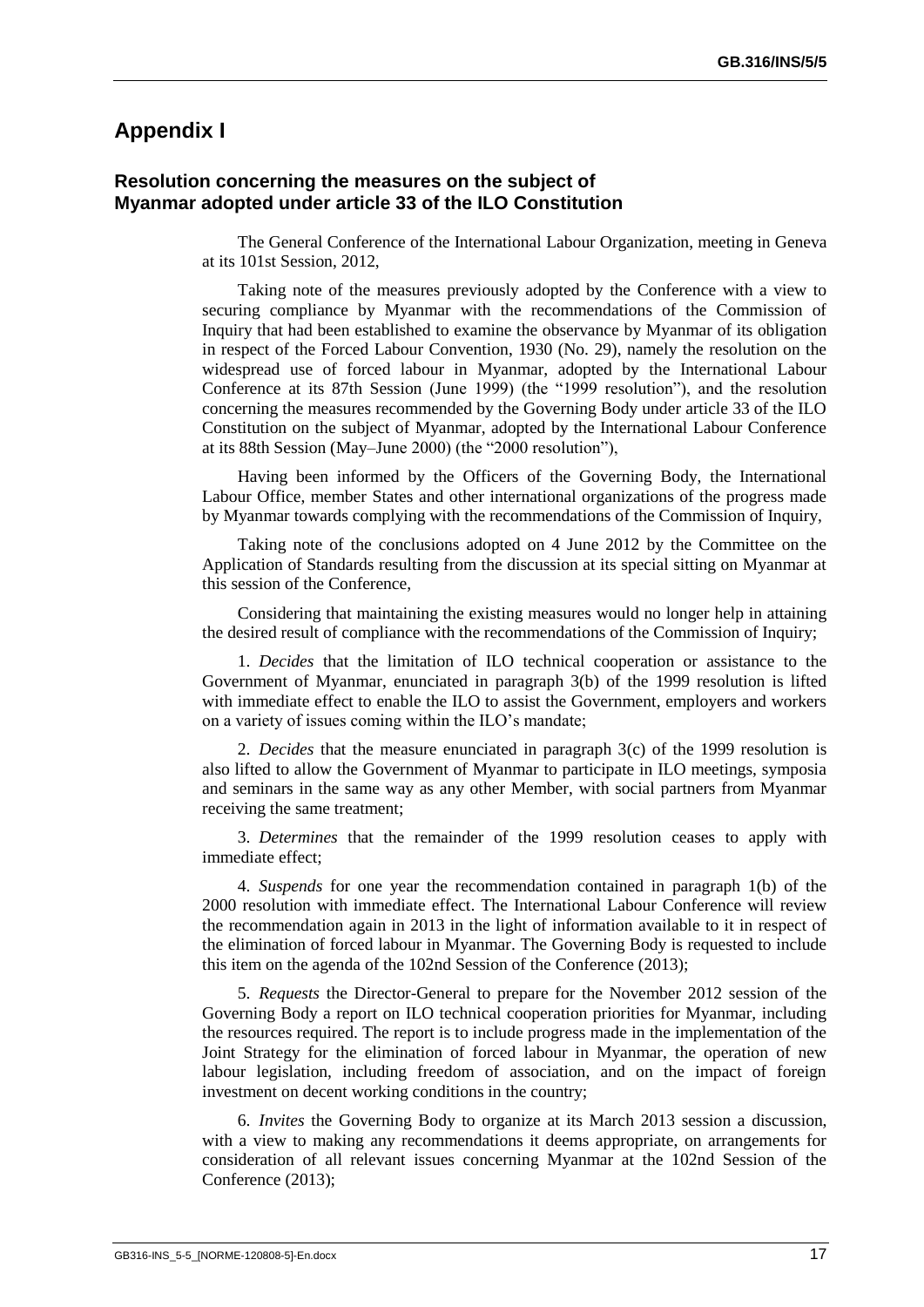7. *Requests* the International Labour Office to give urgent attention to the identification of technical cooperation priorities in Myanmar in close consultation with the Government and social partners in the country. This should be in addition to the established priorities of effective and full realization of freedom of association and the elimination of forced labour, particularly through the effective implementation of the Joint Strategy. It is noted that the Government has acknowledged the need for immediate action on the Joint Strategy, with a view to its full implementation before the declared target date;

8. *Calls upon* Members and international organizations to make available to the ILO the financial resources necessary for it to provide the technical assistance that Myanmar requires to meet the opportunities and challenges of its rapidly changing circumstances;

9. *Invites* the Governing Body and International Labour Office to make adequate budget provisions to support the ILO Office in Myanmar on a reasonable and stable basis;

10. *Requests* Members and international organizations to continue following closely the situation and share with the ILO Liaison Officer any information on the occurrence of forced labour in Myanmar;

11. *Requests* that the ILO coordinate its work with UN system and other international organizations to seek their support for ILO priorities in Myanmar;

12. *Requests* the Government of Myanmar to facilitate the enlarged scope of the activities of the International Labour Office in Myanmar through appropriate arrangements;

13. *Notes* that the provisions of paragraph 1(c), (d) and (e) of the 2000 resolution have ceased to apply;

14. *Invites* the Director-General to communicate to relevant international organizations referred to in article 12, paragraph 1, of the Constitution, the text of this resolution.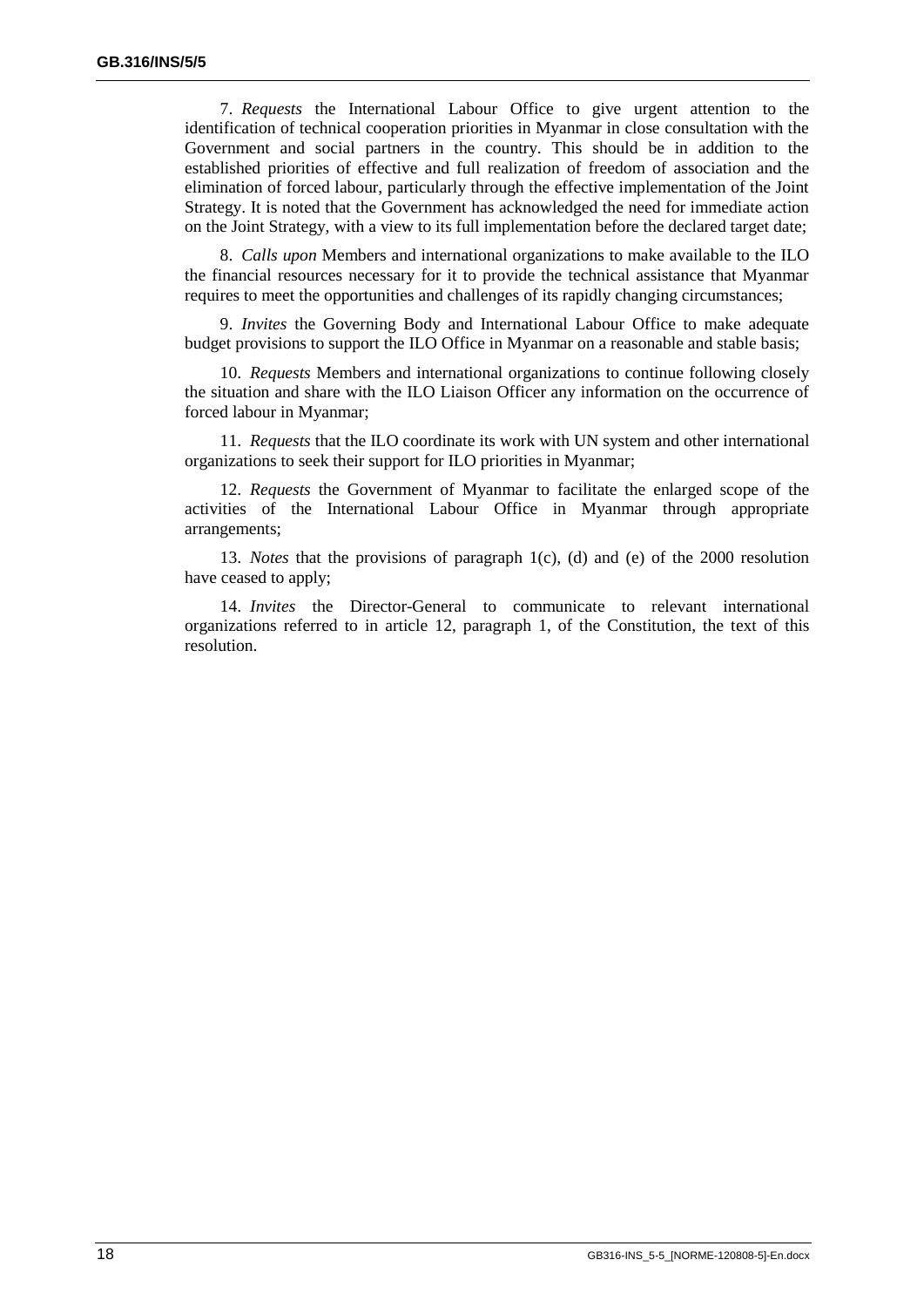## **Appendix II**

**Decent work – A tool for economic development and poverty reduction. A discussion paper jointly initiated by the Ministry of Labour (MOL) and the International Labour Organization (ILO), for consultation with wider stakeholders**

> The Government, through the Ministry of Labour, has expressed the wish to put in place an agreed "Decent Work Country Programme" (DWCP), as it is seen as a durable mechanism to combat poverty and support economic development. It is understood that some considerable preparatory work is required to achieve this desirable development objective and that the process will take some time. In the interim a flexible, inclusive planning process is proposed to identify the fundamental priorities necessary for the eventual establishment of a DWCP. The first tripartite consultation meeting to begin this process is planned for to take place on 9 October 2012.

> In that forum it is expected that stakeholder representatives will debate those priorities, express views on their relative importance and provide suggestions for the development of the plan of action required to take the first concrete steps toward the formulation of a DWCP.

The following principles are recognized in this regard:

- (1) The plan of action must fit the Government's overall macro-policy objectives supporting and adding value to the continuing formulation and application of national plans.
- (2) The plan of action, whilst identifying and addressing current priorities, must be a living document with the flexibility for adaption to inevitable ongoing change.
- (3) The plan of action whilst complying with the National Constitution and Myanmar Law will meet the principles of the core international labour standards and other Conventions and international standards as ratified by the Government of Myanmar.
- (4) Procedures for consultation with the social partners, other relevant Government Ministries and civil society will be established for both the development and application of the plan of action. (Note: given the infancy of both employers' and workers' labour organizations/unions and the absence, as yet, of any representation selection structures special efforts to gain as much, and as wide as possible, input from all stakeholders will need to be developed.)

The Plan of Action will be developed against the following political/economic/social background:

- (1) Myanmar, since the establishment of the current Government in March 2011, has, under the leadership of President U Thein Sein, commenced a programme of national reconstruction.
- (2) The Country is in the early stages of transition on multiple fronts:
	- (a) A political transition from military authoritarian regime to a more inclusive democratic society.
	- (b) An economic transition from a controlled, insular economy to a more open internationally competitive market economy.
	- (c) A social transition from an environment of central control maintained by strict discipline and largely devoid of individual rights to one which is decentralized,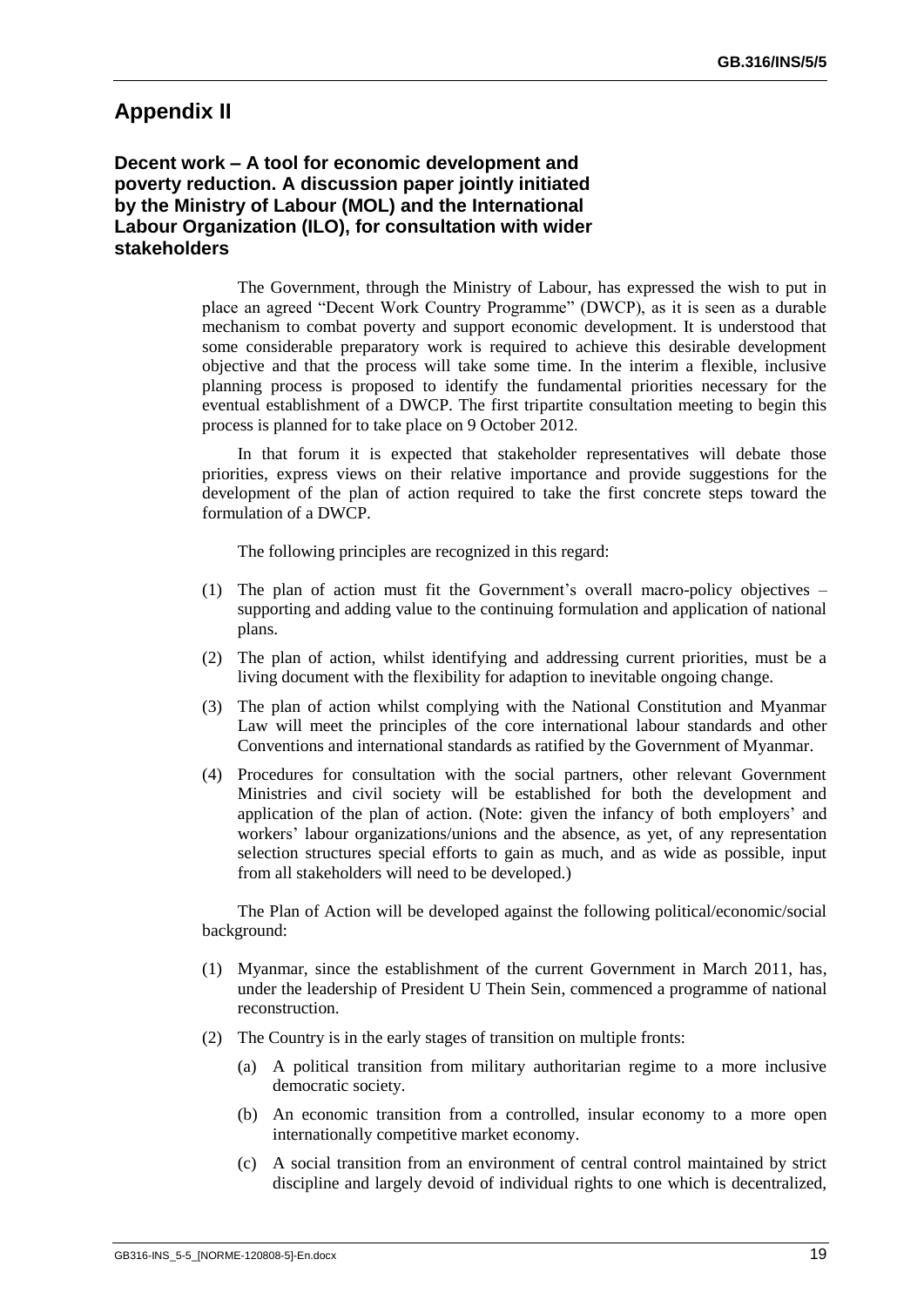with increased individual and collective freedoms and rights, governed by a legislative framework.

- (3) To support these transitions Government Policy has targeted amongst other things the following key objectives:
	- (a) Good governance and rule of law.
	- (b) National reconciliation through Peace process.
	- (c) Rural Development.
	- (d) Poverty reduction.
- (4) Major work therefore continues in such areas as:
	- (a) Institutional capacity building political, economic and social.
	- (b) Legislative development.
	- (c) Negotiation of ceasefire agreements and their evolution to sustainable peace agreements encompassing political, economic and social imperatives.
	- (d) Eradication of corruption.
	- (e) The creation of an environment conducive to responsible investment domestic and foreign.
	- (f) The empowerment of socially cohesive communities and community structures based on individual and collective rights and responsibilities so that people are better informed on the democratic process and more able to take part.
- (5) For its part the Ministry of Labour has identified the following key policy areas within its mandate which support the above and which it believes should form the basis of the plan of action.
	- (a) A continued strong commitment to Convention No. 29 and the March 2012 MOU for the elimination of all forms of forced labour by 2015 or earlier encompassing the following areas as provided for in the comprehensive action plan approved by Cabinet on 5 July 2012.
		- (1) Extensive awareness raising/educative activity amongst all sectors of society, Government Authorities (military and civilian) and the general public on the law against forced labour in all of its forms, their rights and responsibilities under that law and how to exercise same.
		- (2) The continued operation of the Government/ILO forced labour complaints mechanism as a tool for provision of both justice and accountability.
		- (3) Specific projects in targeted areas such as forced and bonded child- labour, underage recruitment into the military, trafficking for forced labour, forced labour in the private sector including domestic work and the varied forms of military orientated forced labour.
		- (4) Institutional development to support the rule of law including within the justice system, local government and the human rights commission.
		- (5) The finalization of as yet unanswered cases in the ILO supervisory system.
		- (6) Support of the peace process through community led intensive labour projects in ceasefire areas as best practice modelling against the use of forced labour.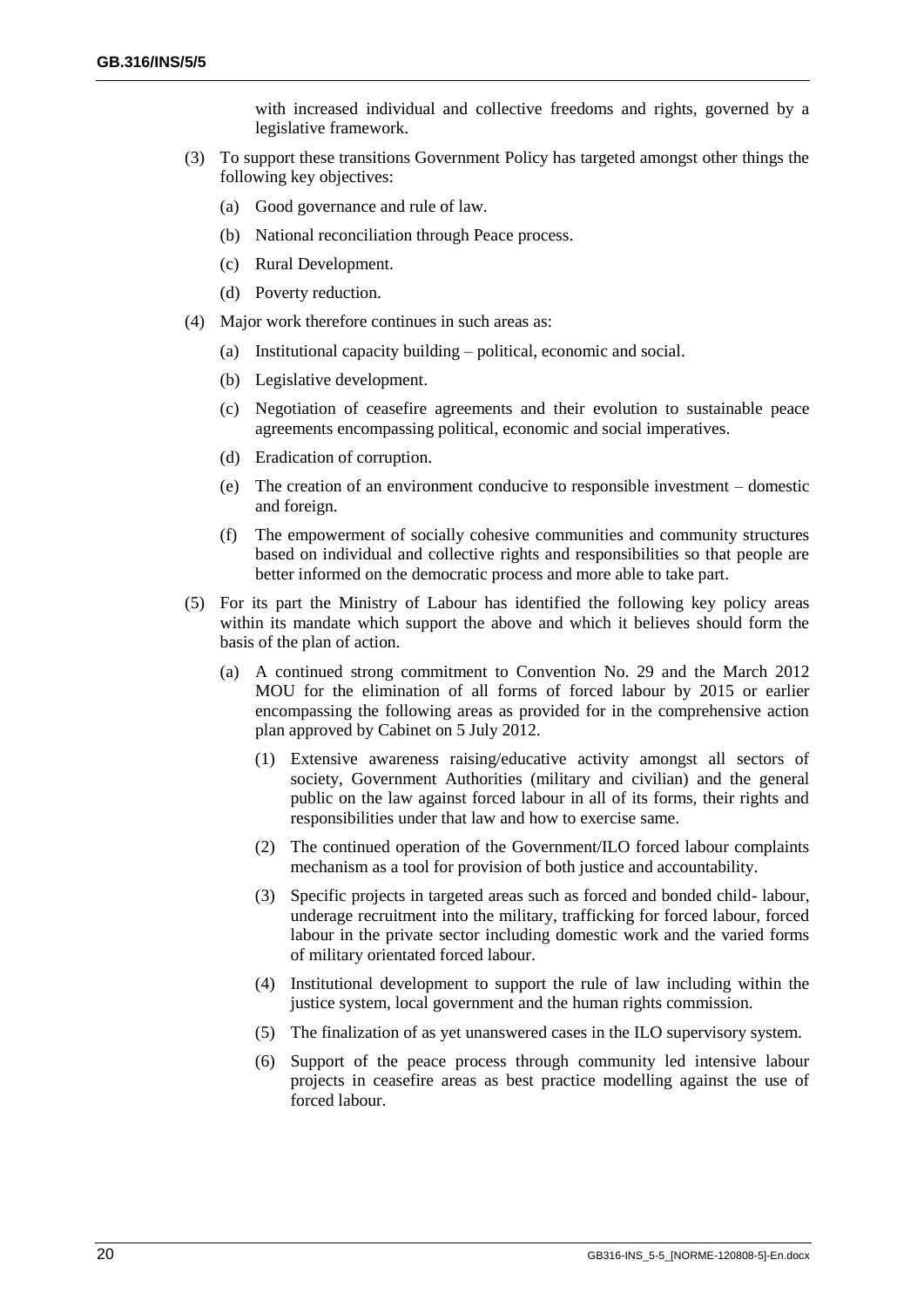- (b) The successful implementation of freedom of association in compliance with Convention No. 87, including:
	- (1) The continued formation of effective employer and worker Labour Organizations within all sectors – government and private – industrial, commercial, service and agricultural.
	- (2) Their evolution into effective collective representation structures.
	- (3) The further strengthening of Labour Market institutions established under the Labour Organizations Act 2011 and the Labour Disputes Settlement Act 2012.
	- (4) The establishment of case law and/or refinement of legislation to ensure the respect of, and ability to effectively exercise, individual and collective rights in respect of the right to organize, the right to collectively bargain and other rights provided under the law.
	- (5) The promotion of social dialogue at the enterprise, village/ward/ township/district, regional/state and national levels.
- (c) Enhanced employment opportunities and job creation with particular emphasis on youth employment through, amongst other things:
	- (1) Undertaking a labour force sample survey and employment dimensions research from which policy targets can be identified.
	- (2) Addressing identified gaps in the vocational education and skills training infrastructure.
	- (3) The development of an effective labour exchange/job matching mechanism.
- (d) The putting into place of a comprehensive set of socially acceptable and economically sustainable labour market standards including:
	- (1) Minimum wage and minimum conditions of employment legislation.
	- (2) An enhanced and deliverable social security system.
	- (3) An occupational safety and health framework.
- (e) Encouraging responsible large scale investment whilst protecting and enhancing the opportunities for micro-, small and medium sized enterprise activity through:
	- (1) A regulatory framework for large investors conducive to maintaining competitiveness whilst encouraging local employment, knowledge transfer, skills development and environmental and social responsibility.
	- (2) Comprehensive labour market best practice modelling in selected sectors for potential expansion into others.
	- (3) A regulatory framework supportive of small business development, minimizing compliance costs and providing the necessary security of land tenure and asset protection structures.
	- (4) Provision of technical support to micro-, small and medium enterprises and the self employed to support the sustainability and growth of their businesses and their capacity to create new jobs addressing such areas as market access, value added opportunities and co-operative activities.
	- (5) In SEZ's, large commercial developments and major energy/extraction projects the putting into place of both Management/Worker consultative structures and project/community consultative mechanisms supported by a strengthened labour inspection system.